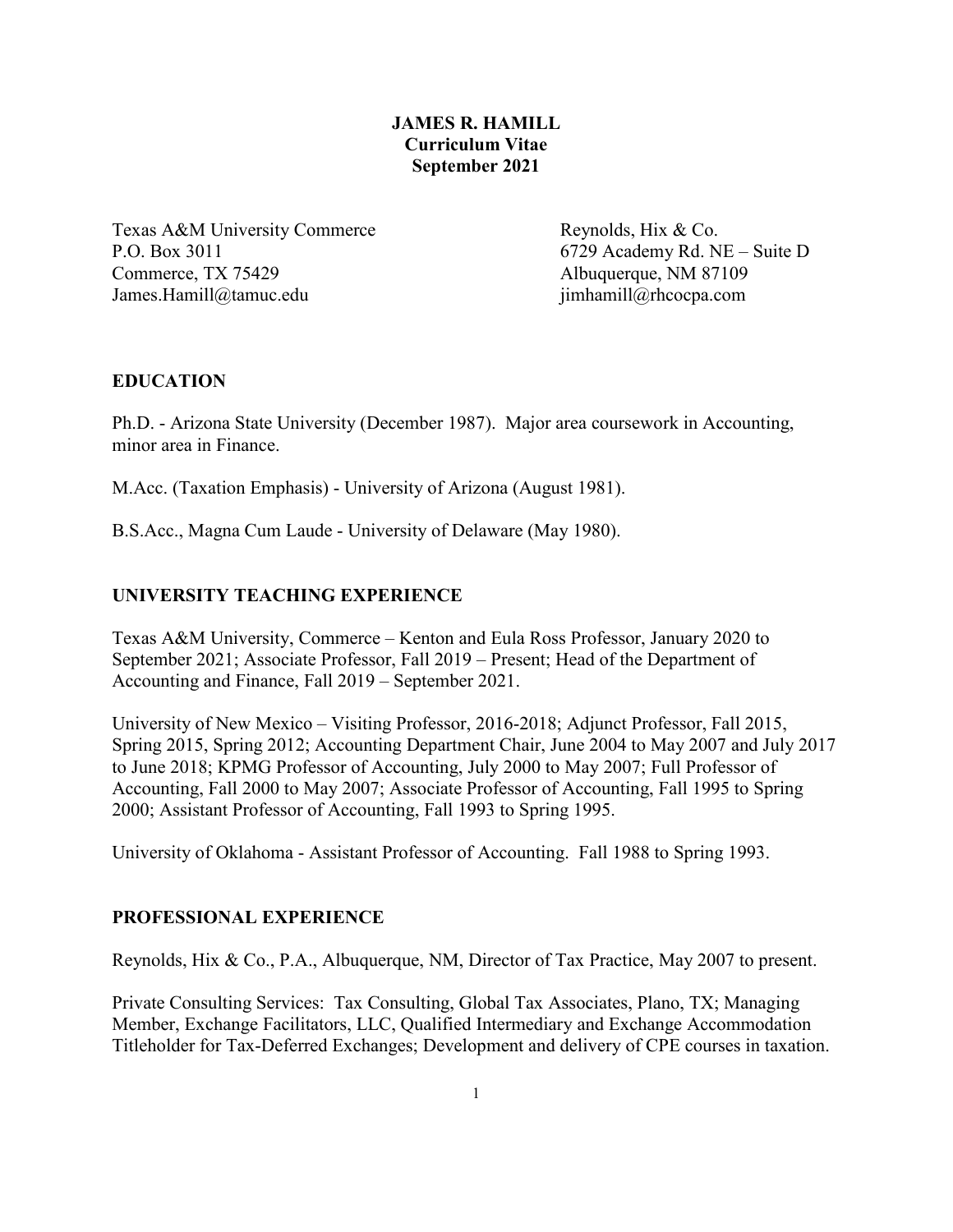Deloitte LLP- Tax Staff in Philadelphia office 1981-1982. Tax Senior in Phoenix office 1982- 1984, 1985.

KPMG LLP- Tax Supervising Senior in Phoenix office 1984-1985.

# **PROFESSIONAL MEMBERSHIPS**

CPA in New Mexico (License #4059), 1993 to present. Member: American Institute of CPAs, AICPA Tax Division, New Mexico Society of CPAs. Chair, New Mexico Society of CPAs, 2004-2005.

# **EDITORIAL BOARD MEMBERSHIP**

*Practical Tax Strategies*, Thomson Reuters/Tax and Accounting, September 2020 to present.

# **HONORS AND AWARDS**

### *Professional Community Recognition*

2004 AICPA Professor-Practitioner Case Development Recipient Recipient of the AICPA *Tax Adviser* Outstanding article award for 2003 New Mexico Society of CPAs Special Service Award - 2002 New Mexico Society of CPAs Outstanding Educator Award - 1998. Price Waterhouse Tax Research Fellow - 1991-1992. Deloitte Haskins & Sells Doctoral Fellowship - 1986-1988. AICPA Doctoral Fellowship - 1985-1988

### *University Awards, Recognition or Grants*

2006 UNM Anderson Schools of Management Economic Development Research Grant 2005 UNM Anderson Schools of Management Economic Development Research Grant KPMG Professor of Accounting, UNM - 2000 to 2007. JF Maddox Foundation Summer Research Grant, UNM – 2003. UNM Anderson Schools of Management Foundation Board, Faculty Award for Leadership in Enhancing ASM's Relationship with the Business Community - 1999 REDW LLP Lectureship, UNM - 1996-2000. REDW LLP Tax Research Fellow, UNM - 1993-1999. Regents Lectureship, UNM - 1993-1996. Coopers & Lybrand Award for Teaching Excellence, OU - 1991. Union Pacific Education Initiative Award for Team Learning, OU - 1990. Instructional Support Grant for Team Learning, OU - 1990. Junior Faculty Research Grant, OU - 1989. AAA Doctoral Consortium Representative, ASU - 1987. Graduate Student Teaching Award, ASU - 1986. .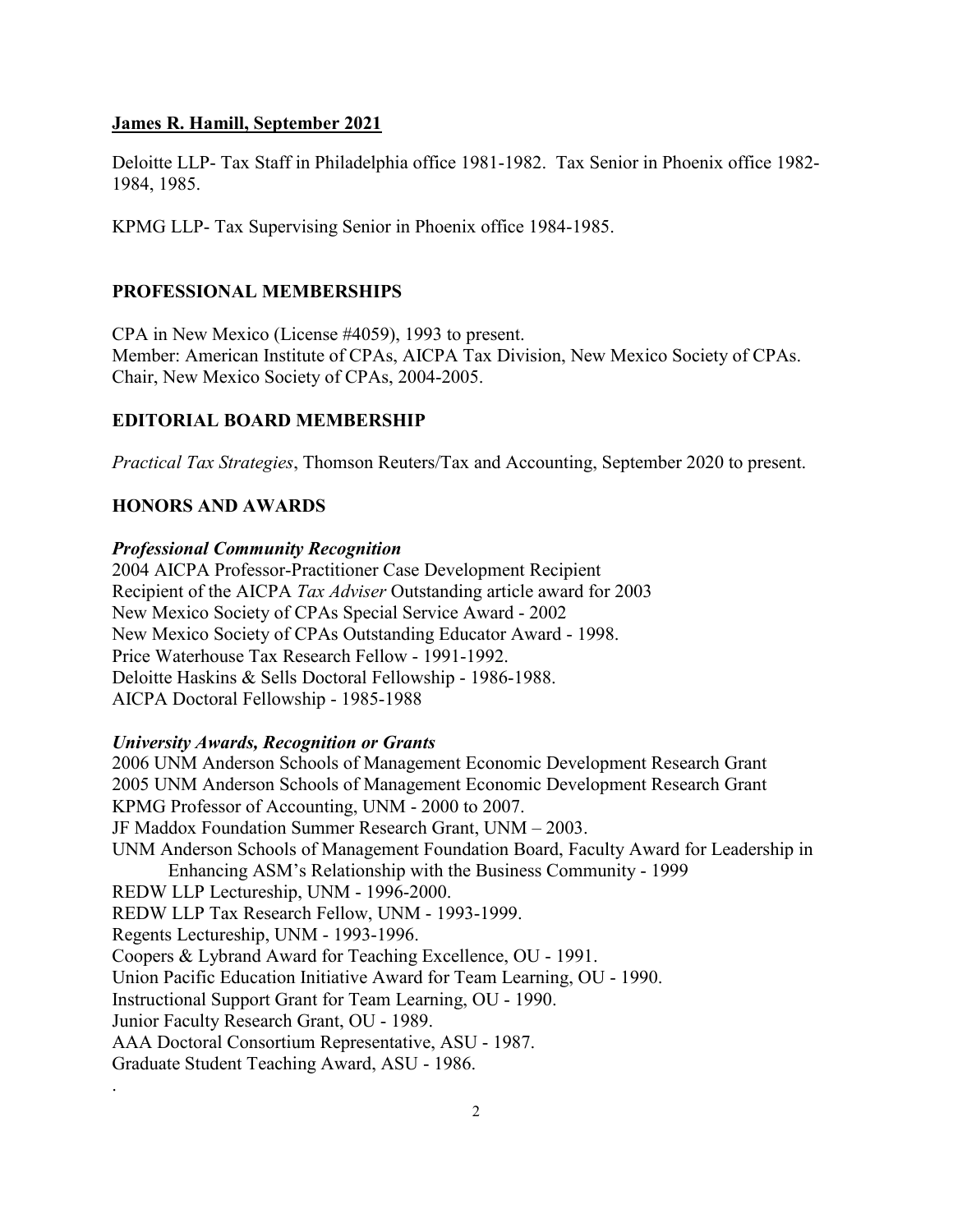# **JOURNAL PUBLICATIONS – BASIC OR DISCOVERY RESEARCH**

"Valuation of the Embedded Option in a Non-Cancelable Lease: Theory and Application," with Joel Sternberg and Craig White. Journal of Applied Business Research, vol. 22, No. 3, 3rd quarter 2006, pp. 43-52.

"The Interaction of Broad-Based State Scholarship Programs with Federal Education Credits: State Budgetary Policy Implications," with Craig White. State Tax Notes, v. 38, No. 3, October 10, 2005, pp. 197-206.

"The effects of tax rates and dividend payouts on common stock returns," with Richard Alltizer. American Business Review, June 1999, pp. 24-33.

"The Litigation Crisis: Auditor Responsibility to the Public," with Bonita Daly. Research On Accounting Ethics, Vol. 2, 1996, pp. 87-107.

"Financing Internal Buyouts of Private Companies: SCIN Attractive if Valuation Issues Can Be Resolved," with Terry Crain. The Journal of Small Business Finance, Vol. 4, No. 2/3, pp. 129- 142.

"Tax Savings Opportunities in Estate Freeze Transactions: An Application of the Black-Scholes Model," with Joel Sternberg. Financial Services Review, spring 1995, Vol. 4, No. 1, pp. 9-22.

"The Effect of Repeal of the Capital Gain Preference on Venture Backed Companies," with Inder Khurana. The Journal of Small Business Finance, Volume 3:2, 1994, pp. 97-109.

"Tax Arbitrage and Organizational Form Selection: Allocation Flexibility in the Limited Liability Company," with Richard Alltizer. Journal of Applied Business Research, Volume 10:2, spring 1994, pp. 130-138.

"Incentive Problems and General Partner Compensation in Limited Partnership Real Estate Investments." Real Estate Economics, Volume 21:2, June 1993, pp. 131-140.

"A Note on Taxes and the Capital Structure of Partnerships, REITs, and Related Entities." The Journal of Real Estate Research, Volume 8:2, spring 1993, pp. 279-286.

### **JOURNAL PUBLICATIONS – APPLIED OR INTEGRATIVE RESEARCH**

"The Mechanics of Maintaining Transactional Tax Basis Capital Accounts," forthcoming, Practical Tax Strategies, December 2021.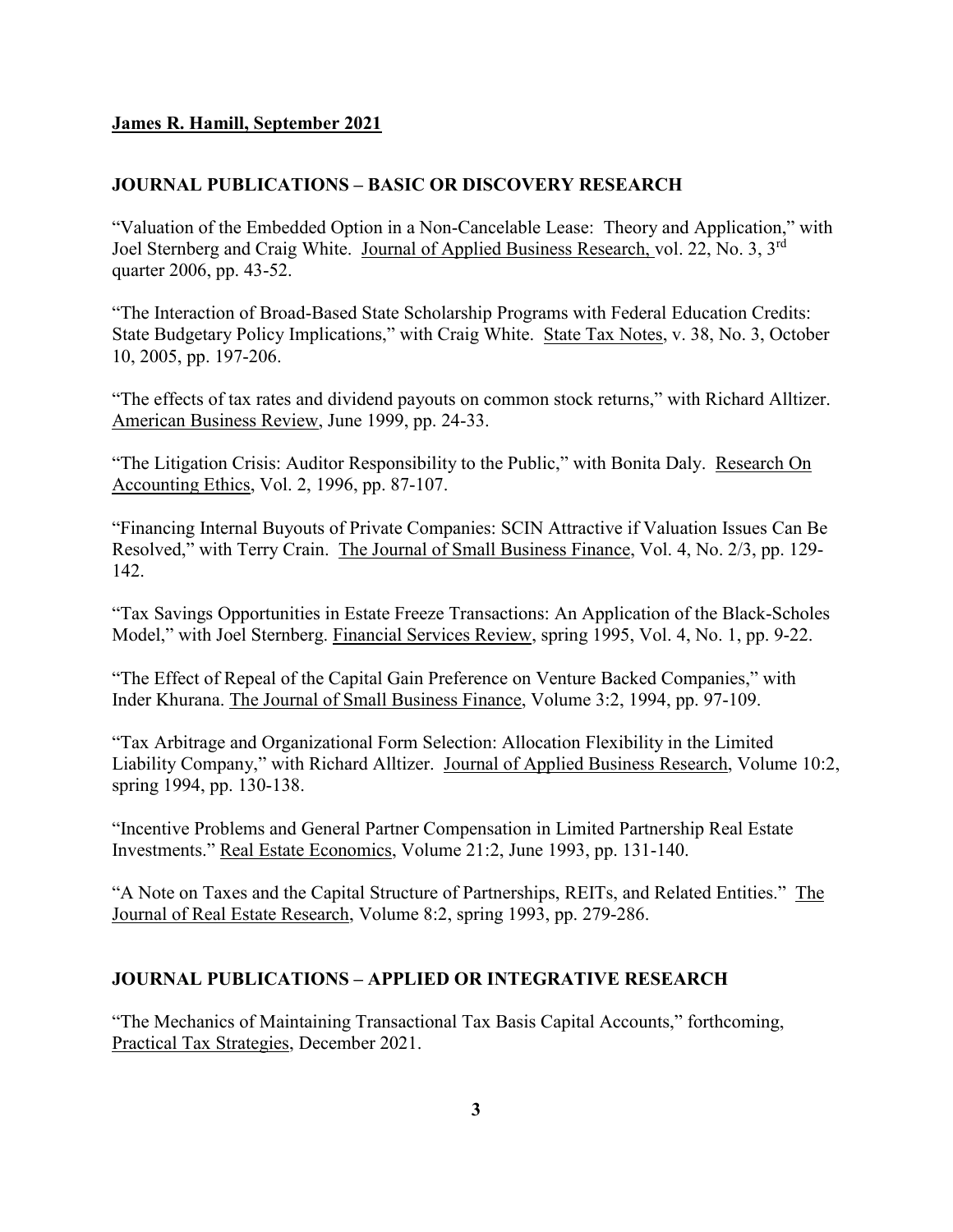"Aggregate versus Entity Approaches to Passthrough Entities," TAXES-The Tax Magazine, August 2021, pp. 27-36.

"PTE Basis Increase for PPP Loan Forgiveness Creates a Permanent (Windfall) Benefit," Practical Tax Strategies, April 2021, pp. 4-11.

"The Uncertainty of Targeted Partnership Allocations: The View From Below," TAXES – The Tax Magazine, February 2021, pp. 49-56.

"S Corporation Stock Acquisitions: Recording Purchase Basis in Assets," Practical Tax Strategies, August, 2020, pp. 4-15. Reprinted in Corporate Taxation, September/October 2020. pp. 18-29.

"Related Party Issues with Qualified Opportunity Funds." TAXES – The Tax Magazine, May 2020, pp. 55-61.

"New Partnership Tax Reporting: Tax Capital Required, Book Capital Valuable." Journal of Taxation, April 2020, pp. 4-12.

"Structuring Single-Property Qualified Opportunity Fund Investments," with Rebecca Abraham, TAXES – The Tax Magazine, December 2019, pp. 37-47.

"Partnership Allocations of W-2 Wages and UBIA for QBID Purposes," Practical Tax Strategies, November 2019, pp. 4-14.

"Rentals as a Trade or Business for the Qualified Business Income Deduction," with Sheryl Campbell, TAXES – The Tax Magazine, October 2019, pp. 31-38.

"Qualified Opportunity Zone Investments May Revolutionize Tax Deferral Structures," TAXES – The Tax Magazine, April 2019, pp. 41-48, 56.

"Business Operations Between Spouses: Partnership Filing or Disregarded Entity?" Practical Tax Strategies, March 2019, pp. 9-17.

"Guaranteed Payments or Preferred Distributions and the QBID," TAXES – The Tax Magazine, December 2018, pp. 37-44, 62.

"TCJA Changes Options for Dealer-Investor Planning in Development Projects," Real Estate Taxation, 3Q 2018, pp. 8-14.

"Reporting and Planning Issues Affecting a Partnership's Reported QBID," TAXES – The Tax Magazine, July 2018, pp. 31-36, 51-52.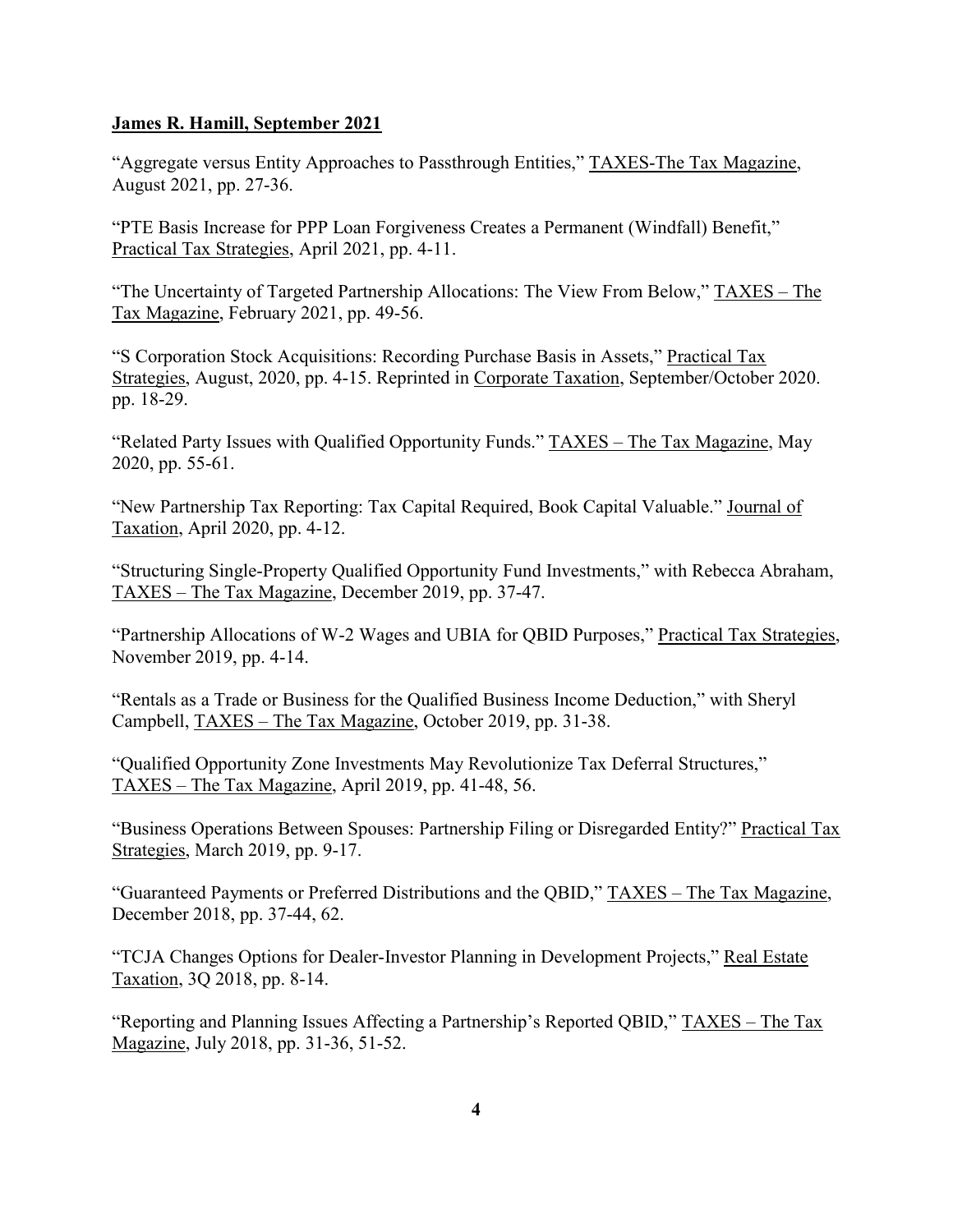"Structure of S Corporation Stock Redemptions," with Felicity Miller. TAXES – The Tax Magazine, April 2018, pp. 21-26, 47-48.

"Section 743 Adjustments with Partnership IRD Property," TAXES – The Tax Magazine, October 2017, pp. 57-63, 68.

"How to Prove Material Participation," Real Estate Taxation, Vol. 44, Number 3, spring, 2017, pp. 112-120.

"Group Passive Activities to Achieve Best Tax Result," Estate Planning, December 2016, pp. 8- 18.

"The CPA's Role in Reviewing a Partnership or LLC Agreement," TAXES – The Tax Magazine, May 2016, pp. 35-48.

"Reporting Issues with Partnership Targeted Tax Allocations," TAXES – The Tax Magazine, October 2015, pp. 37-46, 56.

"When Does the Release of a Loan Guaranty Create Taxable Income?" Real Estate Taxation, Vol. 42, Issue 2, 1Q 2015, pp. 60-69.

"Partnership Redemption or Purchase Analysis Should Also Consider Disguised Sale Risk," TAXES – The Tax Magazine, February 2015, pp. 37-46, 60.

"Purchases and Sales Involving S Corporations," TAXES – The Tax Magazine, August 2014, pp. 65-78, 83.

"Strategies to Minimize SE Tax on Service Partner Retirement Payments," The CPA Journal, July 2014, pp. 66-69.

"Dispositions of Installment Obligations," Practical Tax Strategies, May 2014, pp. 213-222. Reprinted in Federal Taxes Weekly Alert, September 17, 2014.

"The Section 1411 Surtax and the Real Estate Professional," Practical Tax Strategies, March 2014, pp. 100-107.

"Partnership Code Sec. 704(b) Capital Account Maintenance – Permitted Adjustments Can Track Partners' Economic Arrangements," TAXES – The Tax Magazine, February 2014, pp. 35- 54, 70-71. Also featured in CCH *Focus on Learning* e-newsletter, June 2014.

"Below Market Sales to Family Members: *Part Gift-Part Sale Result Preferable to Section 267 Treatment*," The CPA Journal, October 2013, pp. 56-59.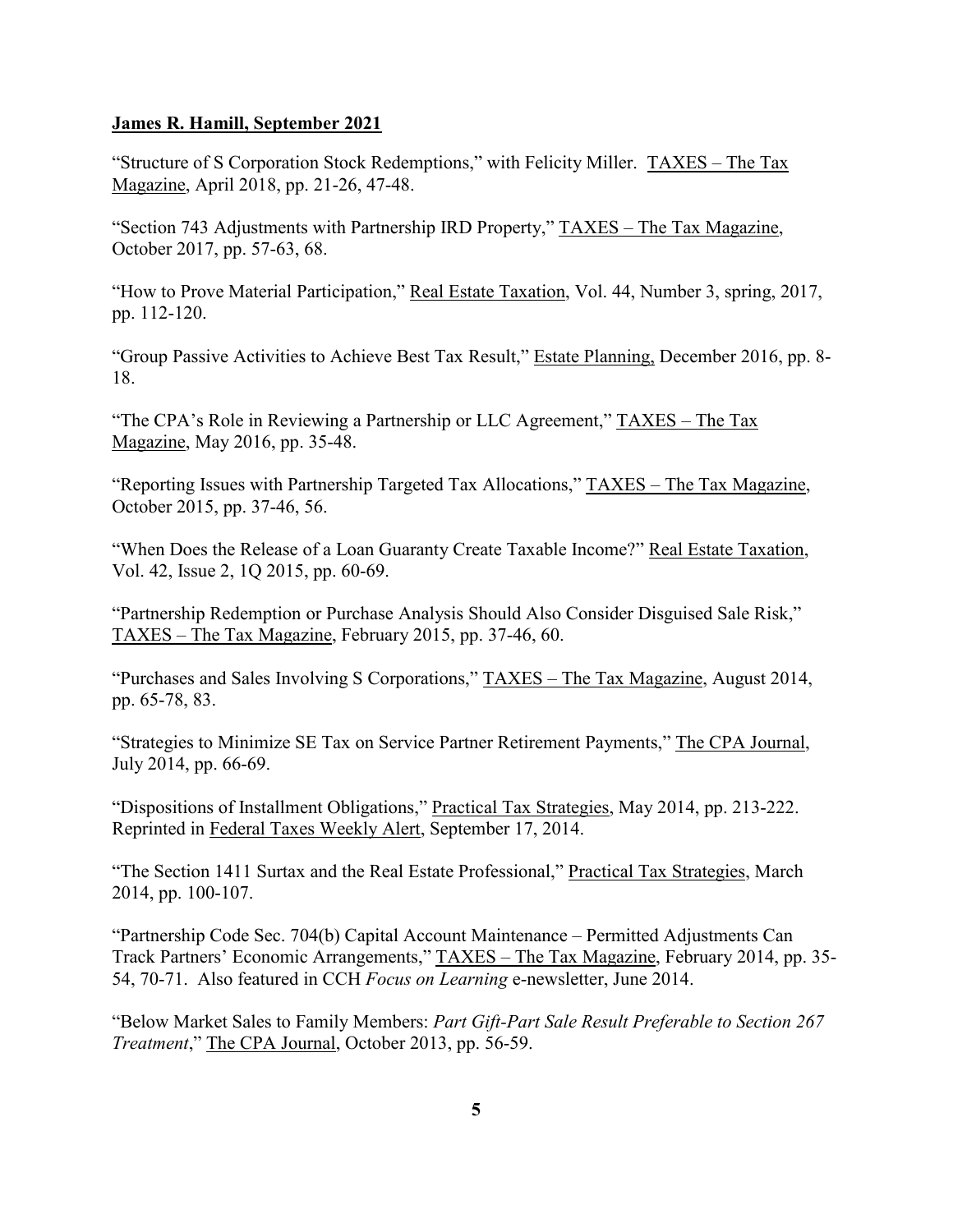"Partnership Distributions Present Hidden Traps," TAXES - The Tax Magazine, August 2013, pp. 25-34, 53-54. Also featured in CCH *Focus on Learning* e-newsletter, January 2014.

"New Landscape of Post-2012 (Un)Estate Planning Strategies," Estate Planning, June 2013, pp. 3-12.

"Preserving the Residence Sale Exclusion for Mixed Use Property," Practical Tax Strategies, June 2013, pp. 244-252.

"Capitalization of Interest Related to Real Estate Development Activities." Real Estate Taxation, First Quarter 2013, pp. 60-68.

"Avoiding Traps When Electing S Corporation Status for an LLC." Practical Tax Strategies, January 2013, pp. 4-10. Reprinted in Federal Taxes Weekly Alert, March 28, 2013.

"Maximizing Losses in Pass-Through Entities." TAXES – The Tax Magazine, July 2012, pp. 47-54.

"Working with the Passive Activity Loss Groupings." Practical Tax Strategies, May 2012, pp. 163- 169. Reprinted in Federal Taxes Weekly Alert, July 26, 2012.

"Significant Pitfalls Remain for Post-2006 QSub Interest Transfers," with Peter Neidhardt and Craig White, TAXES – The Tax Magazine, July 2008, pp. 45-54.

"Prepare for IRS Attack on Indirect Related-Party Exchanges," Practical Tax Strategies, November 2006, pp. 260-270.

"Linking Tax and Economic Aspects of Convertible Financial Instruments," with Joel Sternberg. Journal of Taxation of Investments, Vol. 23, No. 3, spring 2006, pp.232-245.

"Separating Personal and Business Goodwill," with Darrell Arne, The Tax Adviser, June 2003, pp. 346-353. This article won the outstanding article award for 2003. Reprinted in BVR's Guide to Enterprise v. Personal Goodwill, chapter 3, pages 3-94 to 3-106, 2008, Business Valuation Resources, LLC, Portland, OR.

"Maximize Home-Sale Exclusion with Controlled-Entity Transfers," Practical Tax Strategies, May 2003, pp. 268-276. Reprinted in Tax Ideas, 6-18-2003, ¶252.1 to ¶252.8.

"Form Over Economic Substance Now Permanent in Final Self-Charged Interest Regulations," with Janet Tillinger and Paul Streer, Real Estate Journal, March 2003, pp. 59-71.

"When is an Assignee or Judgment Creditor Taxed on Partnership Income?" The Tax Adviser, *Tax Clinic Section*, August 2002, pp. 518-519.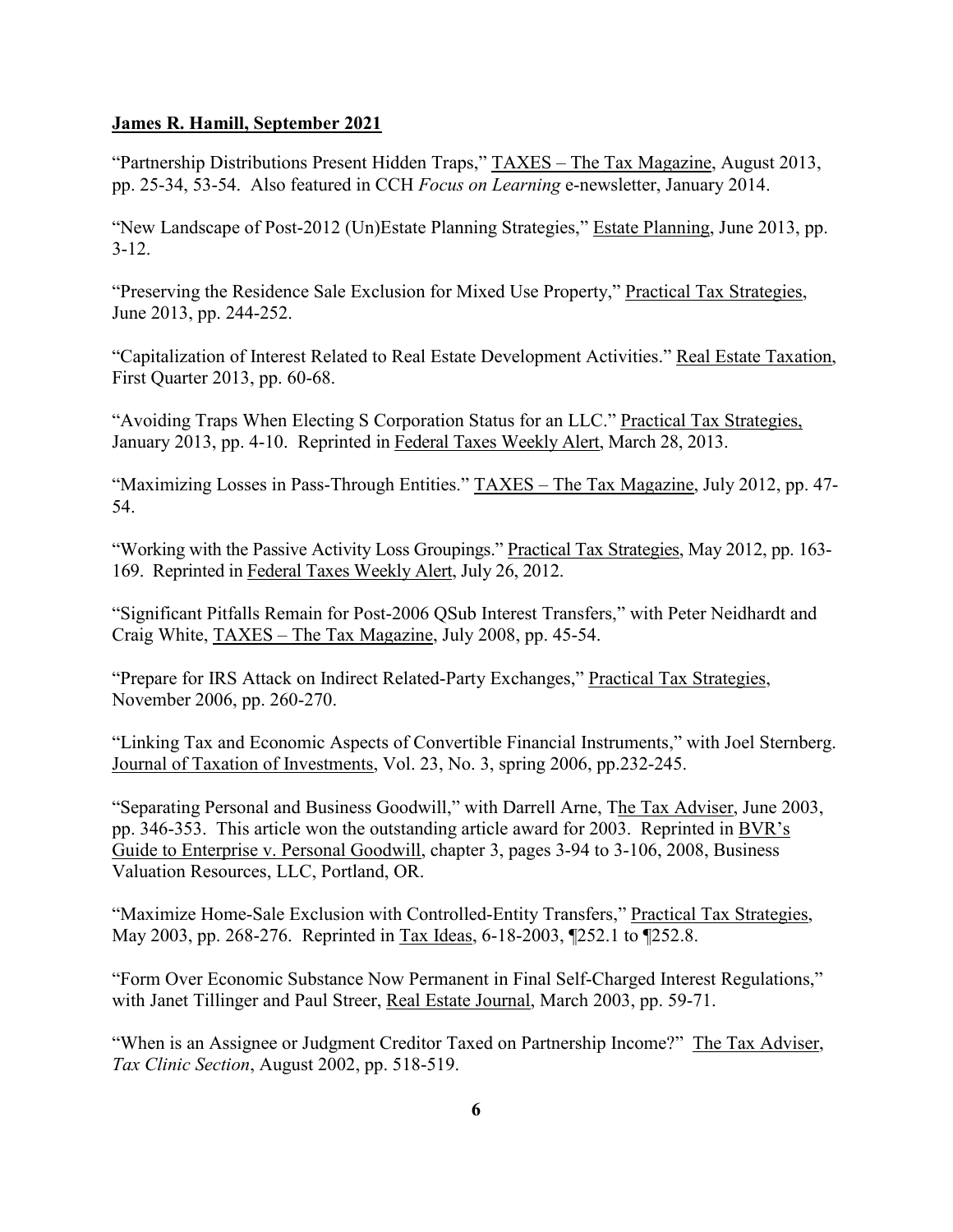"Tax Planning for QSub Interest Transfers." TAXES – The Tax Magazine, September 2001, pp. 43-51.

"Non-Safe-Harbor Reverse Exchange Guidance." The Tax Adviser, *Tax Clinic Section*, August 2001, pp. 523-524.

"Deemed Sale Election Can Lock-in Capital Gain Treatment." Practical Tax Strategies, July 2001, pp. 4-9. Reprinted, in condensed form as a practice alert, in RIA Federal Taxes Weekly Alert, 8/02/01, pp. 384-386. Reprinted in Tax Ideas, 9/19/01, ¶227.1 to ¶227.10.

"Rev. Proc. 2000-37 Offers Long-Awaited Reverse Exchange Safe Harbor." The Tax Adviser, March 2001, pp. 190-200.

"When Checking the Box Can Lead to Corporate Tax Savings," with Craig White. TAXES – The Tax Magazine, February 2001, pp. 36-43.

"CRT Investment Diversification and Risk-Taking Strategies," with Jennifer Hall and Craig White, The Tax Adviser, January 2001, pp. 38-47.

"Full House of Section 1031 Exceptions Beat Two of a (Like) Kind." Practical Tax Strategies, September 2000, pp. 132-140. Reprinted in Tax Ideas, 10/18/2000, ¶ 203.1 to ¶203.6.

"Intrafamily Installment Sales of Nonqualified Stock Options," with Roger Lusby III, The Tax Adviser, July 2000, pp. 494-503.

"Partnership's Ownership of Residence Does Not Deny Section 121 Exclusion." The Tax Adviser, *Tax Clinic Section*, June 2000, pp. 396, 398.

"Renovate Home-Sale Plans By Adding a Lease-Option," with Craig White, Practical Tax Strategies, May 2000, pp. 294-300.

"Fiscal-Year Individuals," with Maggie Zahm, The Tax Adviser, *Tax Clinic Section*, October 1999, pp. 690-691.

"Choice of Entities for Real Estate Development," with Craig White, Business Entities, September/October, 1999, pp. 26-33, 61-62.

"LLCs and LLPs: Much Ado About Nothings," with Jennifer Olson. The Tax Adviser, July, 1999, pp. 506-514.

"Build-to-Suit Exchanges," The Tax Adviser, *Tax Clinic Section*, May 1999, pp. 321-322.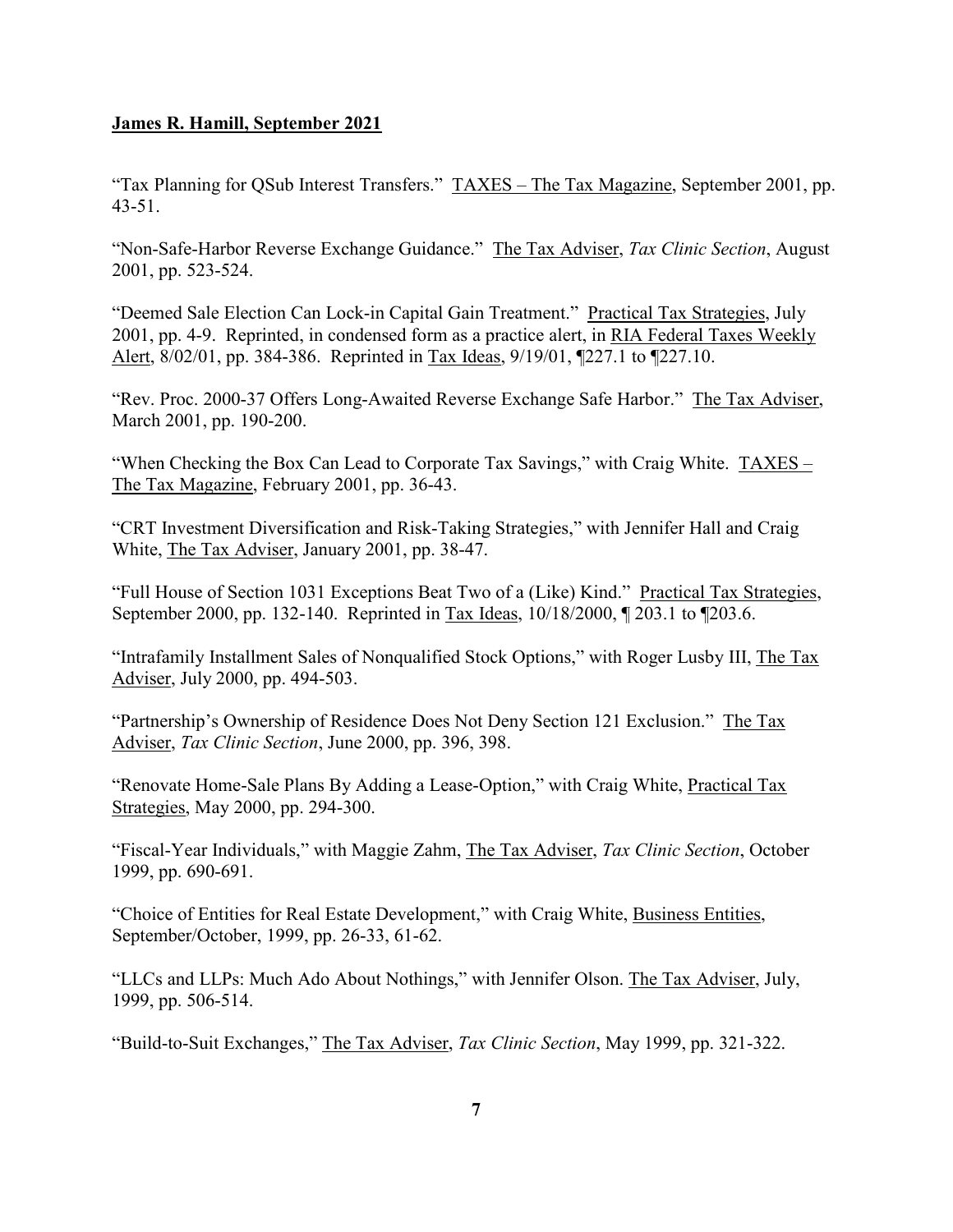"Family Tax Planning Combining New Residence Exclusion with Self-Canceling Installment Sale." The Journal of Real Estate Taxation, spring 1999, pp. 213-223.

"Built-in Corporate Tax Liability Reduces Taxable Estate." Practical Tax Strategies, February 1999, pp. 68-74. Reprinted in Tax Ideas, 3/17/99, ¶ 418.1 to ¶ 418.16.

"Update on Intermediaries and Related-Party Exchanges." The Tax Adviser, *Tax Clinic Section*, August 1998, pp.531-532.

"CPAs and the Unauthorized Practice of Law." The CPA Journal, August 1998, pp. 32-39. Runner-up for Max Block Award for outstanding article published in 1998.

"Tax and Accounting Treatment of Equity Compensation in Partnerships."The Journal of Real Estate Taxation, winter 1998, pp. 262-277.

"Avoiding Traps in Deferred Real Property Exchanges." The Tax Adviser, November 1997, pp. 716-723.

"Valuation Discounts for Intrafamily Transfers," with Donald Stout. Taxation for Accountants, August 1997, pp. 75-82.

"How Do Intermediaries Affect Related Party Exchanges?" The Tax Adviser, *Tax Clinic Section*, May 1997, pp. 276-277.

"Complex Rules for Partnership Distributions." Taxation for Accountants, February, 1997, pp. 77-85. Reprinted in Tax Ideas, 3/19/97, ¶ 545.1 to ¶ 545.14. Reprinted in Taxation for Lawyers, March/April 1997, pp. 275-283.

"Using a Charitable Remainder Trust in Retirement Planning," with Bertram Finzer. Taxation for Accountants, November 1996, pp. 275-282. Reprinted in Taxation for Lawyers, January/February 1997, pp. 211-218.

"Beware of Recapture Gain in Like-Kind Exchanges." The Tax Adviser, *Tax Clinic Section*, September 1996, pp. 534-535.

"Making Tax-Free Exchanges of Like-Kind Investment Property." Journal of Taxation of Investments, spring 1996, pp. 220-235.

"Gifts of Options Can Maximize Transfer Tax Savings." Journal of Asset Protection, January/February 1996, pp. 42-47.

"Intra-Family Sales of Appreciated Assets Offer Attractive Wealth Transfer Opportunities." Journal of Taxation of Investments, winter 1996, pp. 153-167.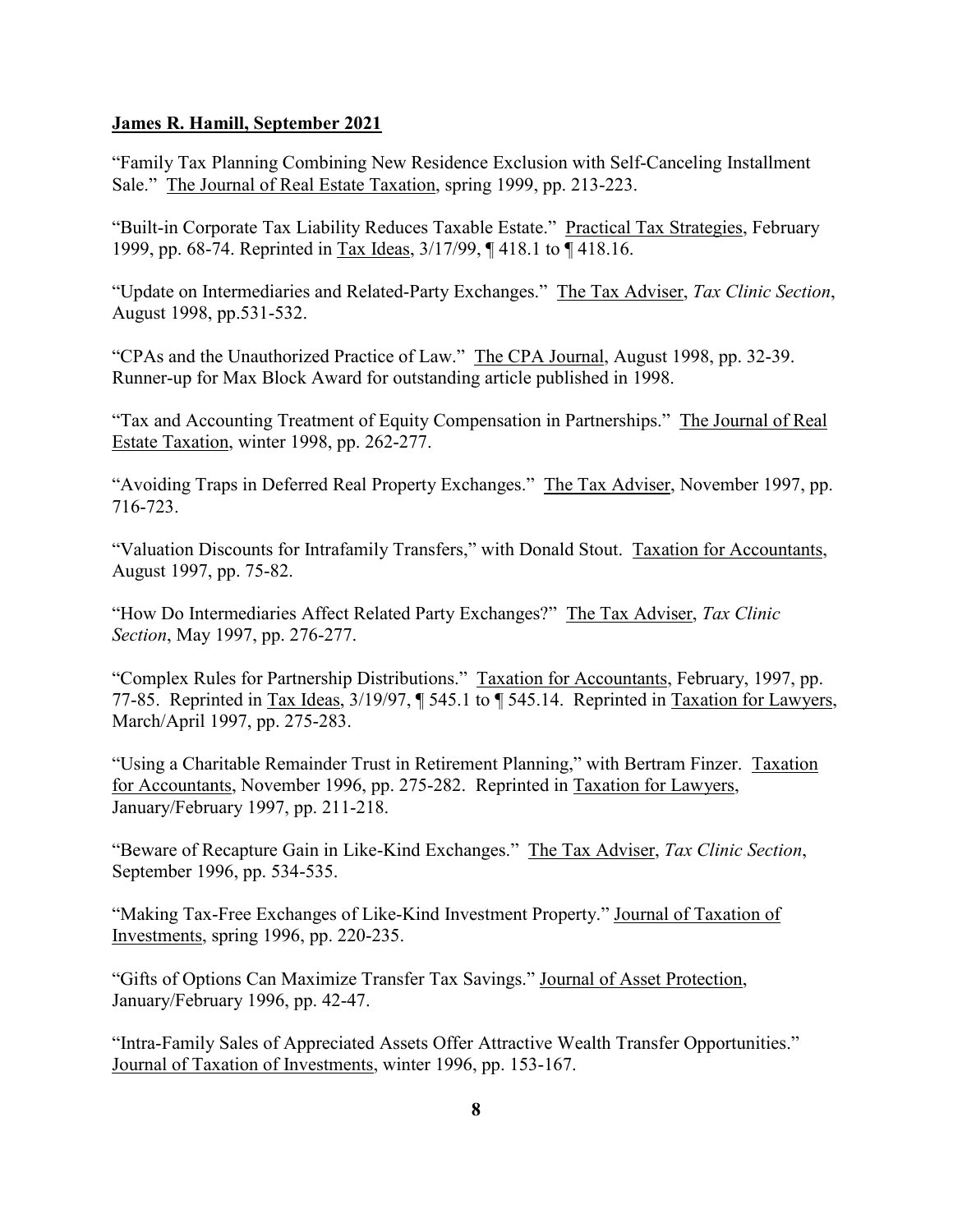"Proper Procedures Can Help to Avoid Preparer Penalties." Taxation for Accountants, November 1995, pp. 294-301.

"Redemptions and Owner Succession in the Family Business." TAXES - The Tax Magazine, August 1995, pp. 415-424. Reprinted in Financial and Estate Planning.

"Personal Residence Trusts Can Reduce Transfer Taxes." Taxation for Accountants, August 1995, pp. 73-79.

"When is the Best Time to Exercise Employee Stock Options?" Personal Financial Planning, July/August 1995, pp. 26-30.

"How Taxes Influence Whether to Exercise Executive Stock Options," with Joel Sternberg. The Journal of Taxation of Investments, spring 1995, pp. 187-196.

"Nonqualified Stock Plans Can Be Adapted to Meet the Needs of Privately Held Companies." Journal of Taxation, February 1995, pp. 100-106. Reprinted in Tax Ideas, September 1995, ¶ 352.1 to ¶ 352.16.

"S Elections Vulnerable on Debt-Equity Question." Taxation for Accountants, January 1995, pp. 4-11. Reprinted in Taxation for Lawyers, March/April 1995, pp. 269-276.

"Proper S Corp. Formation Ensures Continued S Status." Taxation for Accountants, September 1994, pp. 354-361. Reprinted in Taxation for Lawyers, November/December 1994, pp. 162-168.

"Recent Tax and Accounting Changes Make Convertible Debentures Worth Another Look." The Journal of Taxation of Investments, spring 1994, pp. 197-208.

"Capital Gains for the Casual Subdivider: Can Section 1237 Be Used as a Safe Harbor in the Post-RRA '93 Environment?" The Journal of Real Estate Taxation, spring 1994, pp. 253-263.

"Receipt of a Profits Interest For Services after Revenue Procedure 93-27: Why the IRS Did Not Go Far Enough." Tax Notes, January 3, 1994, pp. 101-105.

"The Design and Operation of Cafeteria Plans." The Tax Adviser, October 1993, pp. 657-664.

"Alternative Methods for Measuring a Partner's Interest," with Richard Alltizer. Taxation for Accountants, July 1993, pp. 10-17. Reprinted in Taxation for Lawyers, September/October 1993, pp. 68-75.

"Options as a Second Class of Stock." Journal of S Corporation Taxation, summer 1993, pp. 43- 55.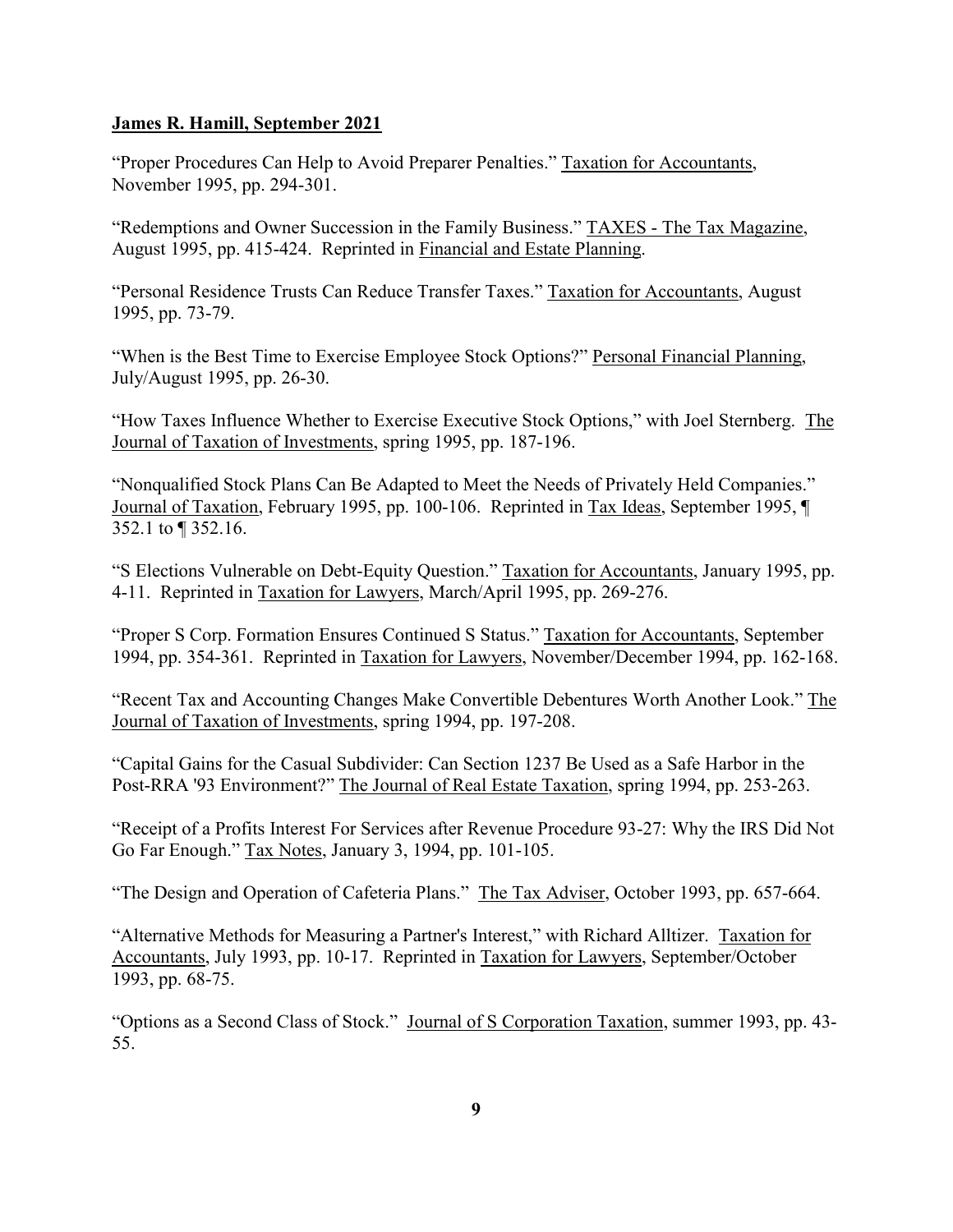"When to Advise a Sec. 754 Election," with John Grasinger. The Tax Adviser, June 1992, pp. 396-404.

"Liquidating a Corporation," with Karla Caraway. The Tax Adviser, March 1992, pp. 148-155.

"Using Options to Compensate Service Providers at the Formation of a New Entity." The Journal of Taxation, March 1992, pp. 92-97.

"Compensation Planning in the Family Corporation," with Karla Caraway. Taxation for Accountants, March 1991, pp. 168-174.

"Tax Planning Considerations When Terminating a Partnership." The Practical Accountant, August 1990, pp. 52-59.

"Sale of a Residence with Business Use: Planning to Minimize Gain Recognition." The Journal of Real Estate Taxation, summer 1990, pp. 336-346.

"Adjustments to Partners' Capital Accounts Must Have an Economic Basis." Small Business Taxation, January/February 1990, pp. 143-149.

"Gain on Contributions of Partial Interests and Encumbered Property Can Be Avoided." Taxation for Accountants, January 1990, pp. 36-39.

"Tax Consequences of Corporation-Shareholder Loans." TAXES-The Tax Magazine, September 1989, pp. 608-615. Reprinted in The Monthly Digest of Tax Articles, February 1991, pp. 35-43.

"Sale of a Principal Residence." The Tax Adviser, July 1989, pp. 492-498. Reprinted in The Monthly Digest of Tax Articles, June 1990, pp. 1-9.

"Dealer-Investor Status: Does It Still Matter?" The Review of Taxation of Individuals, summer 1989, pp. 219-228.

"Interest Free Loans: A Tax Planning Idea That Survives Tax Reform," with William Duncan. Financial and Estate Planning, August 1986, pp. 23,545 - 23,554.

# **INVITED PUBLICATIONS – APPLIED**

Albuquerque Journal, Business Outlook Section, tax column, published weekly since February 24, 2003, bi-monthly before that date beginning January 4, 2002. Items from this column have been reprinted in various other newspapers and professionally oriented outlets throughout the United States.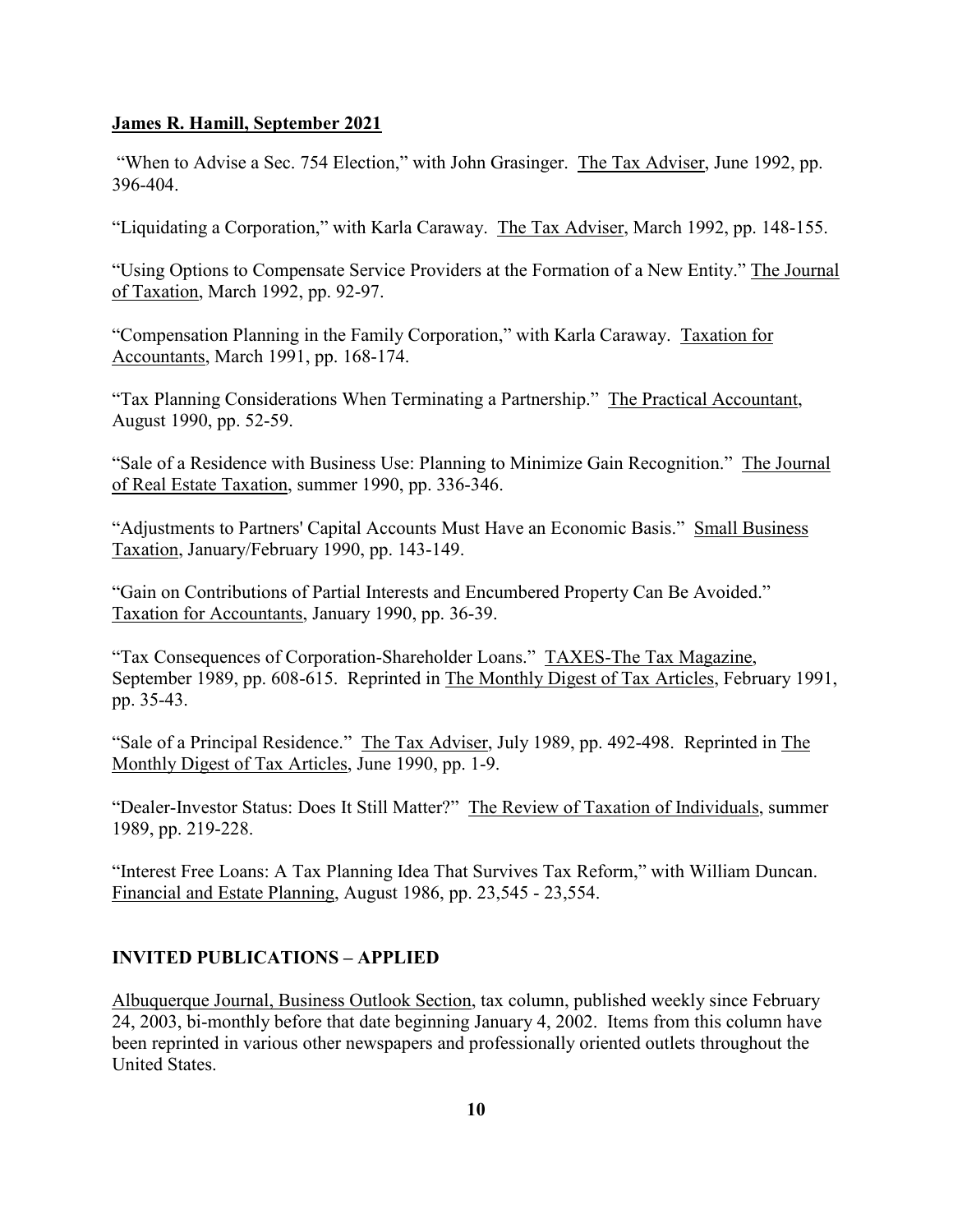"Draft Form Released for Uncertain Tax Positions," Executive's Tax and Management Report, July 2010.

"An Inventory Method for Homebuilders to Avoid," Executive's Tax and Management Report, April, 2010.

"Debt Discharge Allocation Issues in Flow-Through Entities," Executive's Tax and Management Report, January 2010, pp. 6-8.

"Income Tax Benefits of Including Property in Gross Estate," Executive's Tax and Management Report, October 2009, pp. 5-7.

"Providing Debt Capital to an S Corporation," Executive's Tax and Management Report, July 2009, pp. 4-6.

"Tax Planning Shifts for Real Estate Purchases," Executive's Tax and Management Report, May 2009, pp. 3-5.

"The Fiscal Crisis and Timing Taxable Income," Executive's Tax and Management Report, October 2008, pp. 1-4.

"Low Interest Rates Favor Residence GRATs," Executive's Tax and Management Report, April 2008, pp. 11-13.

"Estate Planning Benefits of Gifts of Options," Executive's Tax and Management Report, January 2008, pp. 6-8.

"Significant Tax Planning Remains After 'Fix' to QSub Sales," Executive's Tax and Management Report, October 2007, pp. 8-10.

"Association Election Requires Attorney-CPA Coordination," Executive's Tax and Management Report, July 2007, pp. 7-9.

"Real Option Approaches to the Lease or Buy Decision." Executive's Tax and Management Report, March 2007, pp. 5-6.

"Should You Care if a Tax Strategy is Patented?" Executive's Tax and Management Report, October, 2006, pp. 1, 3-4

"Real Estate 'TICs' and Section 1031 Exchanges," Executive's Tax and Management Report, July, 2006, pp. 4-6.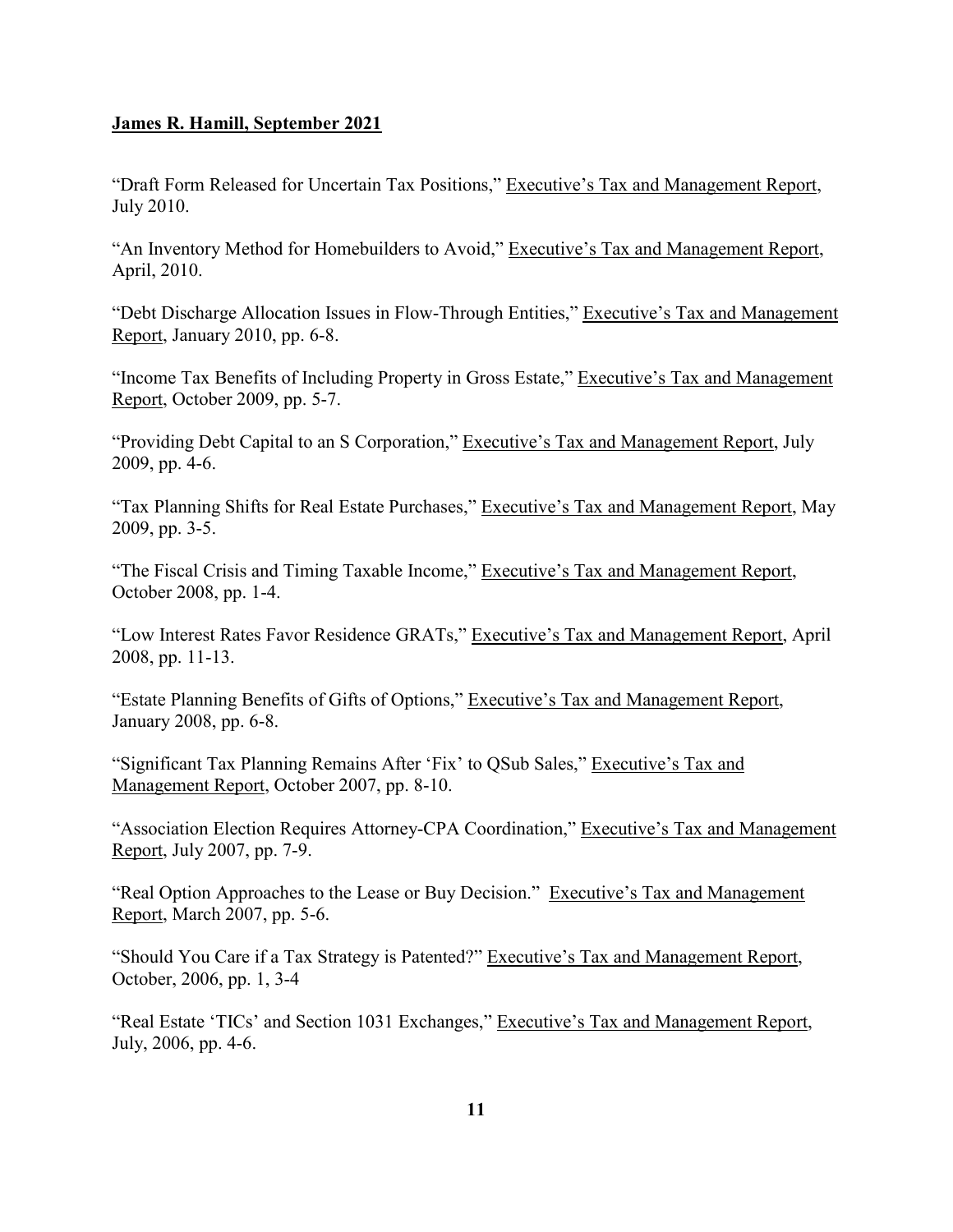"Charitable Gifts of S Corporation Debt," Executive's Tax and Management Report, April, 2006, pp. 4-6.

"Corporate Tax Implications for S Corporations," Executive's Tax and Management Report, January 2006, pp. 6-8.

"Recent Tax Act Eliminates Loss Duplication," Executive's Tax and Management Report, October 2005, pp. 7-9.

"Tax Treatment of Intangible Property," Executive's Tax and Management Report, July 2005, pp. 9-10.

"Planning for Depreciation Recapture," Executive's Tax and Management Report, April 2005, pp. 5-7.

"Hedging Estate Taxes with a GRAT," Executive's Tax and Management Report, December 2004, pp. 8-10.

"IRS Casts Wider Net on Related Party Exchanges," Executive's Tax and Management Report, September 2004, pp. 4-6.

"Convertible Debentures as an ISO Alternative," Executive's Tax and Management Report, June 2004, pp. 7-8.

"Weighing in on the Withholding Proposal," Executive's Tax and Management Report, May 2004, page 4.

"Buying and Selling Equity Interests in Disregarded Entities," Executive's Tax and Management Report, March 2004, pp. 4-5.

"New Ideas for Family Corporation Stock Redemptions," Executive's Tax and Management Report, December 2003.

"New Ruling Relieves Partnership Like-Kind Exchange Concern," Executive's Tax and Management Report, October 21, 2003.

"What Qualifies as a 'Principal' Residence," Executive's Tax and Management Report, September 7, 2002.

Albuquerque Journal, Mature Life Magazine, monthly tax column beginning May 2003 and ending December 2011.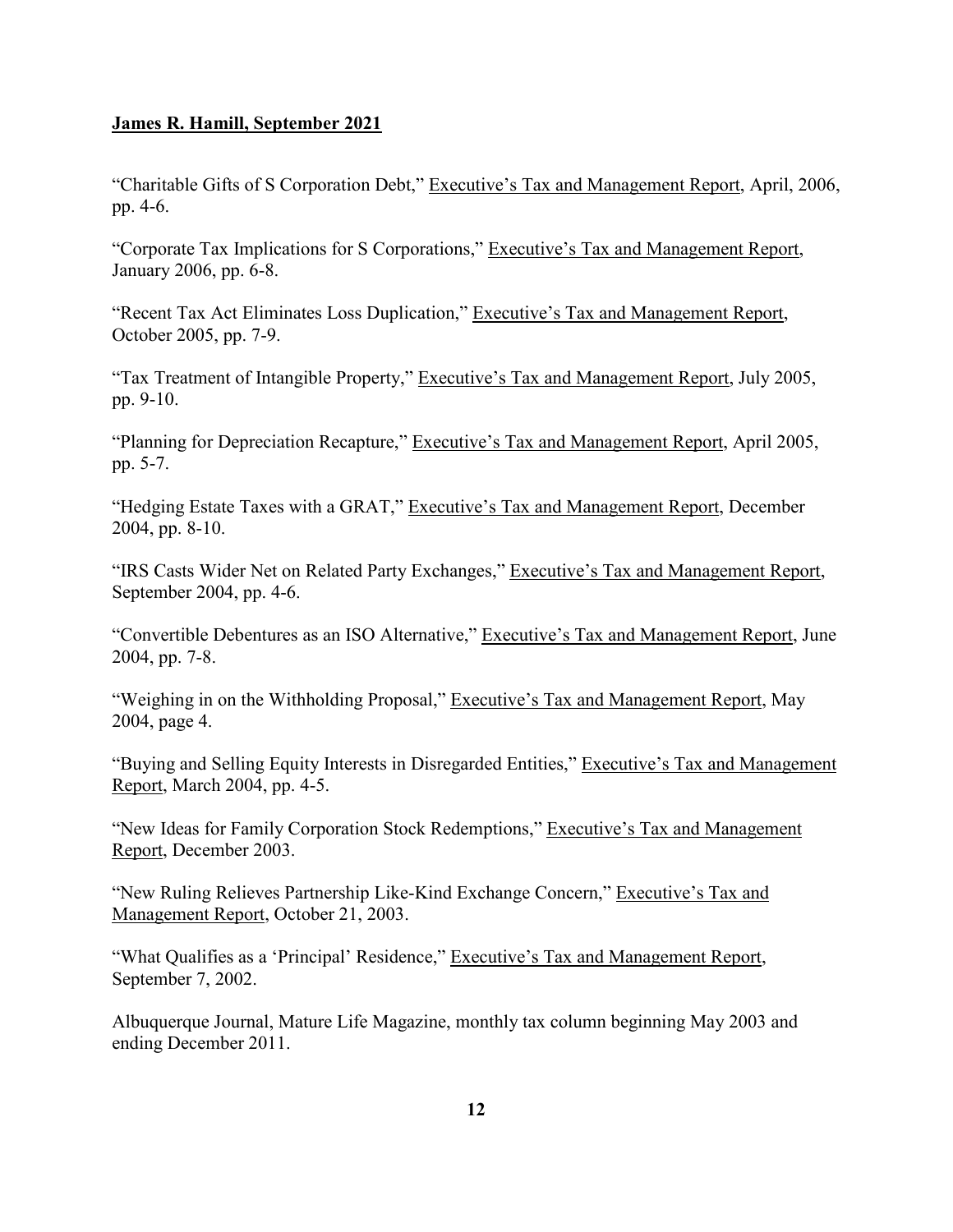Quarterly Chair's Column in NMSCPAs CPA Journal, June 2004, September 2004, December 2004, March 2005, June 2005.

"UNM Accounting Department Needs Your Input," NMSCPAs CPA Journal, January 15, 2002.

"Family Partnerships Face Tough IRS Scrutiny." On Point, fall 2000, p. 3.

"FLP Magic - Disappearing Estate Value." On Point, fall 2000, p. 3.

"New regs.enable common-sense price allocations." Succession Solutions, summer 2000, p. 2.

"New CPA-client privilege leaves substantial attorney role." On Point, spring 2000, p. 4.

"Cost segregation studies offer tax-saving opportunities." Client/Friend, Winter, 2000, pp. 1,3.

"Attorneys and CPAs: Overcoming friction to work better together." On Point, summer 1999, p.2.

"Which Business Entity is Best for Your Company?" Brochure for Accounting Firms Associated, Inc., Gainesville, FL., spring, 1999.

"Valuation discount approved for built-in corporate tax liability." On Point, winter 1999, p.2.

"Whose goodwill is it anyway - The corporation's or the individual's?" Client/Friend, fall 1998, p.2.

"IRS Reform - Shifting the Burden of Proof." On Point, fall 1998, p.1.

"Tax Benefits May Require Family Separation." Succession Solutions, fall 1998, p.3.

"How Entity Choice Affects Business Succession." Succession Solutions, fall 1998, pp. 1, 3.

"The ABCs of LLCs, LLPs, Ss and Cs." New Mexico Business Journal, June 1998, pp. 37-38.

"Gifts of Options Save Transfer Taxes." Succession Solutions, summer 1998, p.2.

"Redemption of Stock in Divorce Cases." On Point, summer 1998, p.3.

"Which Business Entity is Best for You?" Client/Advisor, summer 1998, pp. 1-2.

"Two Ways Homeowners May Deduct Construction Interest." Client/Advisor, summer 1998, p. 2.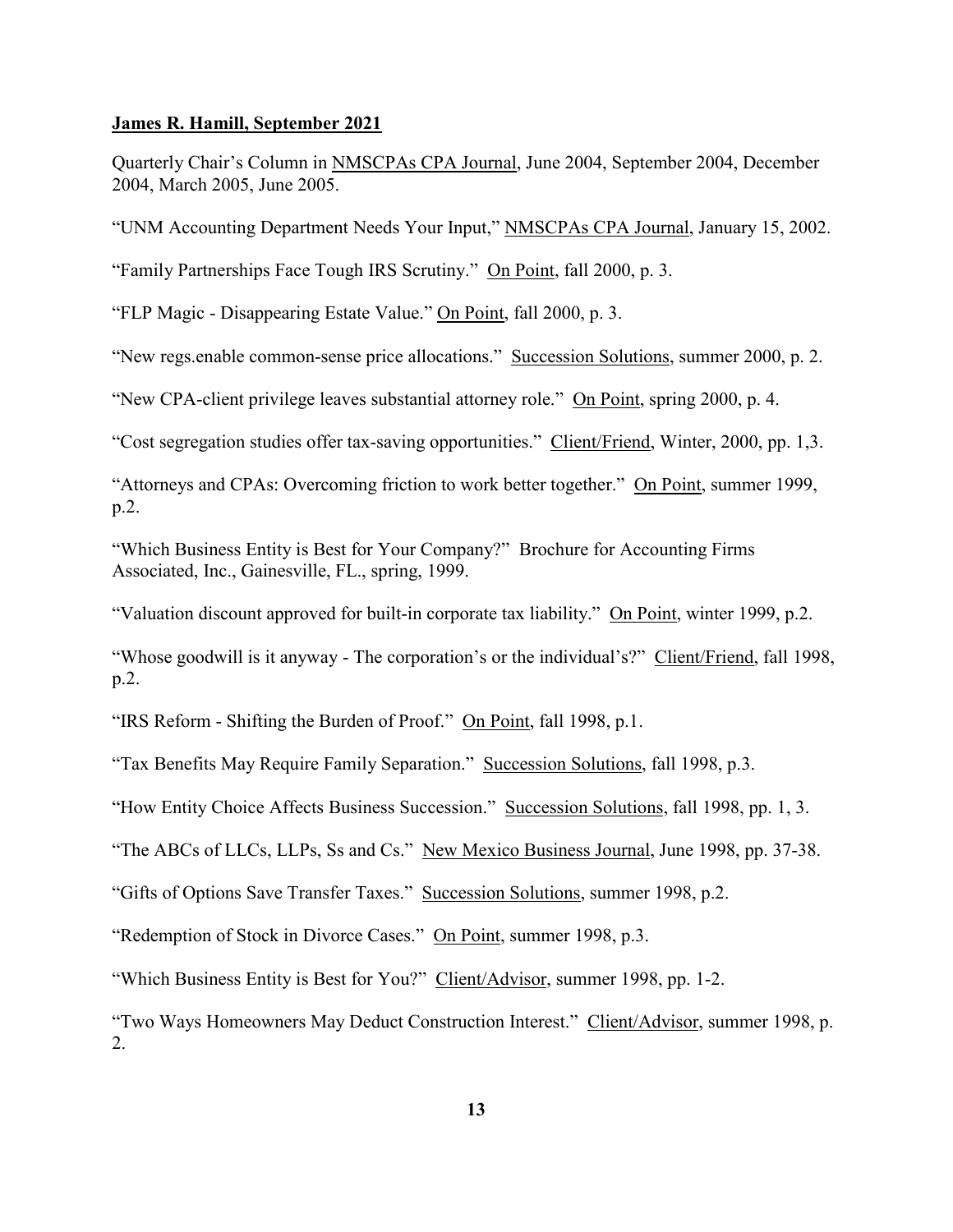"How Much Land Qualifies as a Principal Residence?" Client/Advisor, summer 1998, p. 3.

"Estate Taxation Cases - The Impact of New Tax Laws." On Point, spring 1998, pp. 1-2.

"Aggressive FLP Devices Invite IRS Challenge." On Point, spring 1998, p. 4.

"Personal Residence Trusts Can Reduce Transfer Taxes." Succession Solutions, spring 1998, p. 3.

"QPRT." New Mexico CPA Journal, winter 1998, p.12.

"Merger and Acquisition Disputes - Don't Proceed Without Your CPA," On Point, winter 1998, p.3.

"LLCs, Family Partnerships May Lead to Tax Savings," Succession Solutions, winter 1998, p.2.

"Retirement Planning Using Charitable Trusts," Succession Solutions, winter 1998, p.3.

"Tax Strategies for Commercial Real Estate." Client Advisor, fall 1997, pp.1-2.

"Tenant Tax Issues." Client Advisor, fall 1997, p.2.

"Real Estate Transactions: Early Input from CPA Helps." On Point, summer, 1997, pp. 1-2.

"How to Defend Against Challenges of 'Voodoo' Economics." On Point, summer, 1997, p.3.

"Determining Losses When There is a Business Interruption." On Point, spring 1997, p.3.

"Assessing Damages - Determining Economic Losses." On Point, winter 1997, pp. 1-2.

"Why CPAs Excel in Economic Loss Analyses." On Point, winter 1997, p.2.

"Family limited partnerships, LLCs may lead to transfer tax savings." New Mexico CPA Journal, November/December 1996, p.13.

"Making up for the deficit in qualified plans." New Mexico CPA Journal, July/August 1996, p.11.

"IRS allows certain property exchanges." Silver City Daily Press, Friday, April 19, 1996, p.10.

"How to structure a deferred like-kind exchange to make sense, add value to your client services." New Mexico CPA Journal, March/April 1996, p.5,9.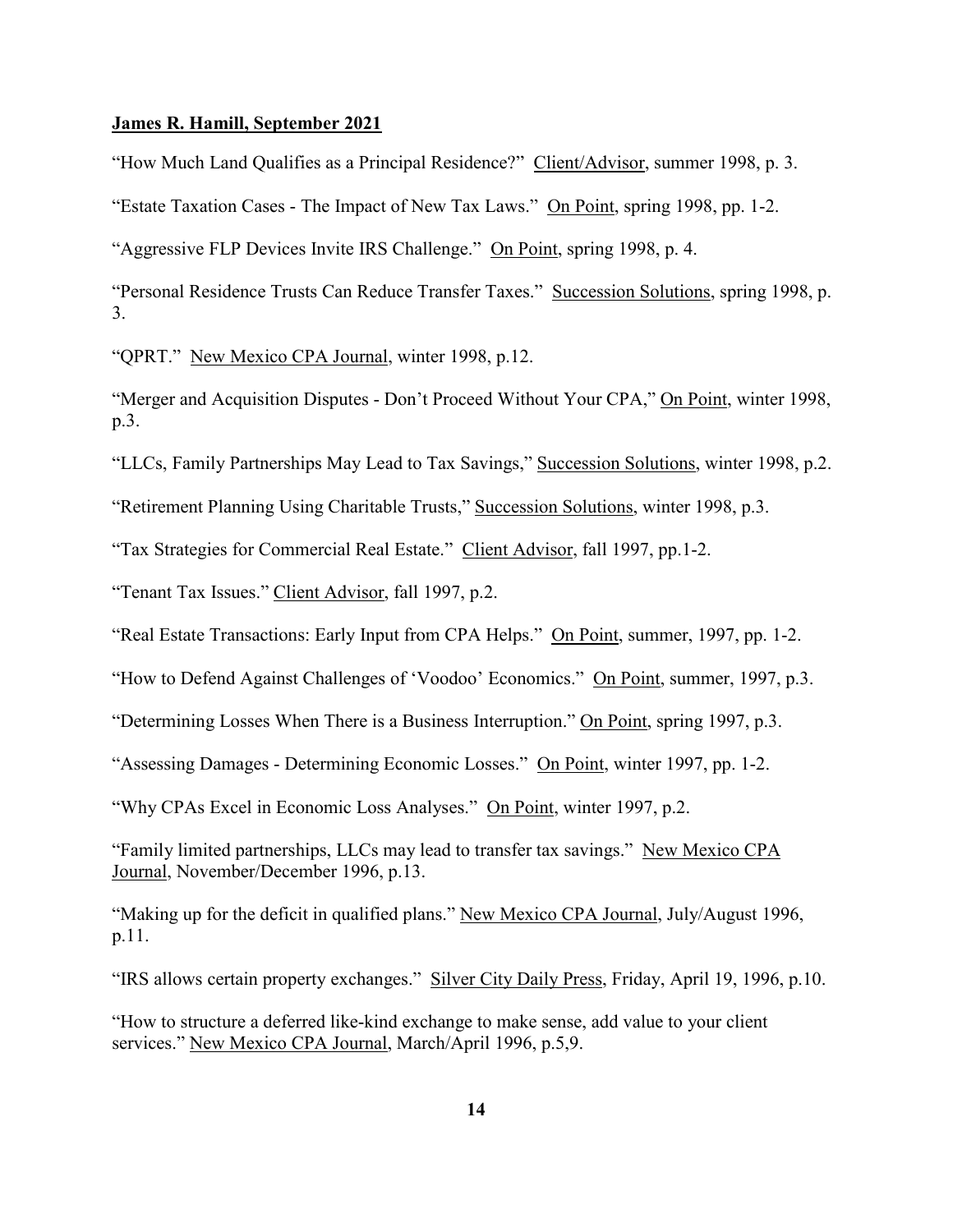"LLC and the IRS: An IRS proposal makes LLC a good choice for family business." New Mexico CPA Journal, July/August 1995, p.6.

# **PUBLICATIONS - TAX EDUCATION BOOKS**

Contributing Author, Wolters Kluwer analysis of Coronavirus Aid, Relief, and Economic Security Act of 2020, March 2020.

Contributing Author, Wolters Kluwer analysis of TCJA of 2017, Tax Cuts and Jobs Act, Law, Explanation & Analysis, December 2017.

Tax Aspects of Buying and Selling a Business - Accountants Education Group Self-Study Course qualifying for 20 hours of CPE credit. Published in spring 1995. Revised in January 1996, August 1996, January 1997, September 1997, August 1998, January 1999, February 2000, January 2001, June 2001, January 2002, January 2003, January 2004, January 2005, January 2006, January 2007, January 2008, January 2009, January 2010, January 2011, January 2012, December 2012, December 2013, January 2015, January 2016, January 2017, January 2018, February 2019, January 2020, January 2021.

The Adviser's Guide to S Corps, C Corps, Partnerships, LLCs, and Sole Proprietorships: Making the Right Choice. Published by the AICPA, 2011.

AICPA On-Line CPE Courses – Loss Limitation Provisions of Real Estate Activities, Taxation of Lease Transactions, Depreciation and Amortization of Real Property, Determining the Character of Gains and Losses, Choice of Entities: Choice and Formation, Choice of Entities: Reorganizations, Choice of Entities: Distributions, Choice of Entities: Estate Planning Considerations, Choice of Entities: General Considerations, and Choice of Entities: Formation Issues. All published in July 2000 and updated in 2001, March 2002, January 2003, March 2004, January 2005, January 2006, and January 2007.

S, C, Partnership or LLC? Using a Business Form to Solve Your Client's Tax and Business Problems (previously, Choice of Entities in Challenging Situations) - AICPA Group-Study course qualifying for 8 hours of CPE credit. Published in June 2000, updated in February 2001, June 2001, February 2002, January 2003, March 2004, January 2005, January 2006, and January 2007.

Tax Aspects of Alimony and Child Support, chapter in LexisNexis Federal Tax Library, April 2006.

The CPA's Guide to Choosing Business Entities, AICPA, 1999. Updated in March 2000 and February 2001.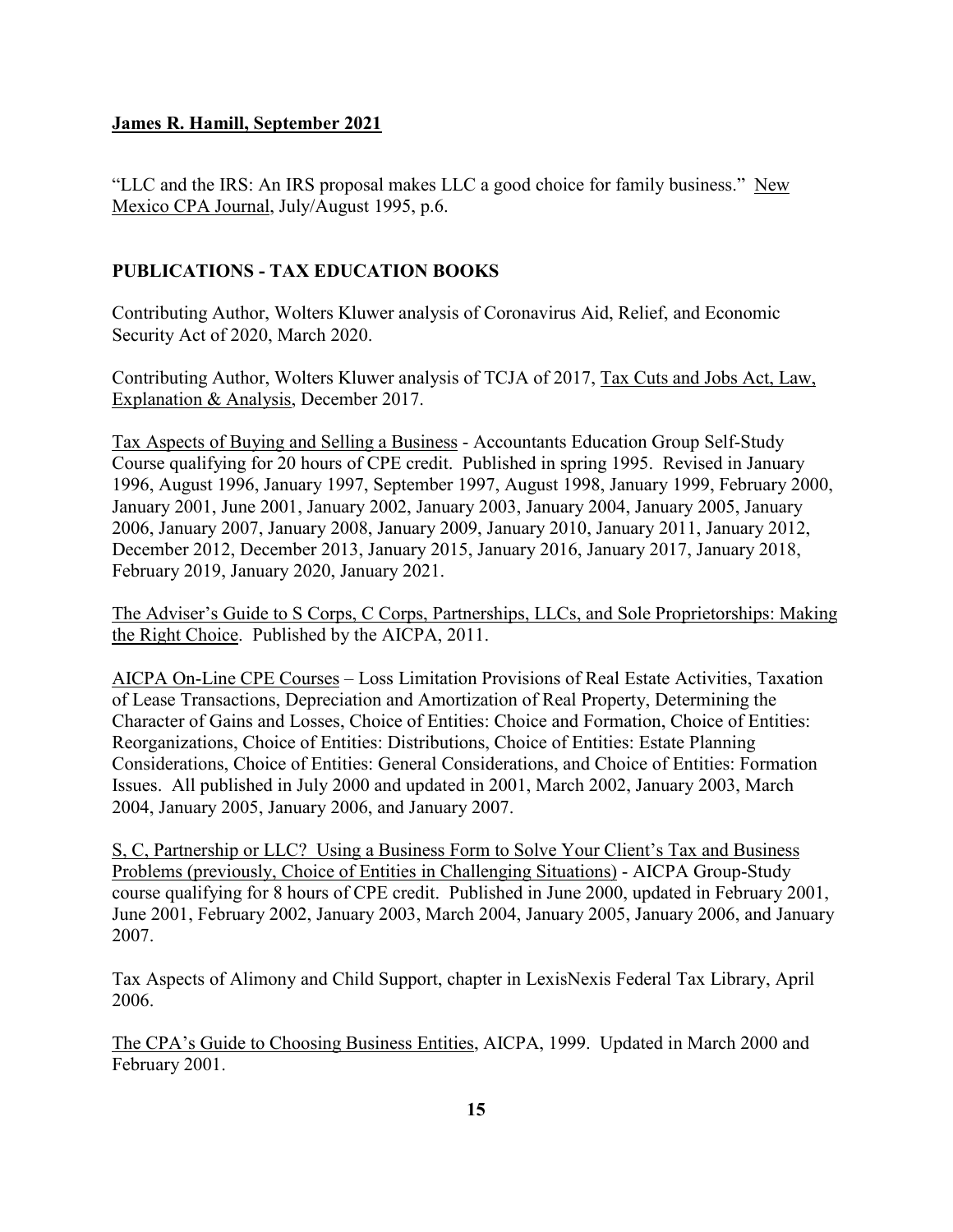Choice of Entities in Challenging Situations - AICPA Self-Study course qualifying for 16 hours of CPE credit. Published in December 1996. Revised in June 1997, September 1997, January 1998, January 1999, March 2000, February 2001, June 2001, and February 2002.

Real Estate: Tax and Financial Planning - AICPA Group-study course qualifying for 8 hours of CPE credit. Published in summer 1995. Revised in January 1996, August 1996, January 1997, September 1997, January 1998, August 1998, January 1999, and February 2000.

Benefit Plans for Small Business - AICPA Self-study course qualifying for 9 hours of CPE credit. Published in fall 1993. Revised in February 1995, January 1996, August 1996, January 1997, September 1997, January 1998, and January 1999.

The CPA's Guide to Benefit Plans for Small Business, AICPA, 1999.

Tax and Financial Planning for Real Estate Transactions - AICPA Self-study course qualifying for 12 hours of CPE credit. Published in fall 1994. Revised in July 1995, January 1996, August 1996, January 1997, September 1997, January 1998, August 1998, and January 1999.

Corporate Divisions. Chapter for AICPA *CPE Direct* Self-Study CPE. Published in August 1998.

Nontaxable Corporate Reorganizations. Chapter for AICPA *CPE Direct* Self-Study CPE. Published in May 1998.

Planning and Structuring Tax-Deferred Like-Kind Exchanges. Chapter for AICPA *CPE Direct* Self-Study CPE. Published in February 1998.

Estate and Gift Taxation. Chapter for AICPA *CPE Direct* Self-Study CPE. Published in February 1998.

Entity Classification under the "Check-the-Box" Regulations. Chapter for AICPA *CPE Direct* Self-Study CPE. Published in May 1997.

TaxPoint: An Interactive Taxation Learning System. CD-ROM Textbook published by South-Western Publishing with the assistance of Research Institute of America. This project had two editors and multiple authors. I wrote module 3, Tax Practice and Procedure, module 12, Compensation and Benefits, module 22, Operations of Flow-Through Entities, and module 23, Distributions from Flow-Through Entities.

Partnership Taxation - Complex Issues - AICPA Self-study course and cassettes qualifying for 12 hours of CPE. Published in November 1991; revised December 1992, August 1993, January 1995, June 1995, December 1995, and January 1997.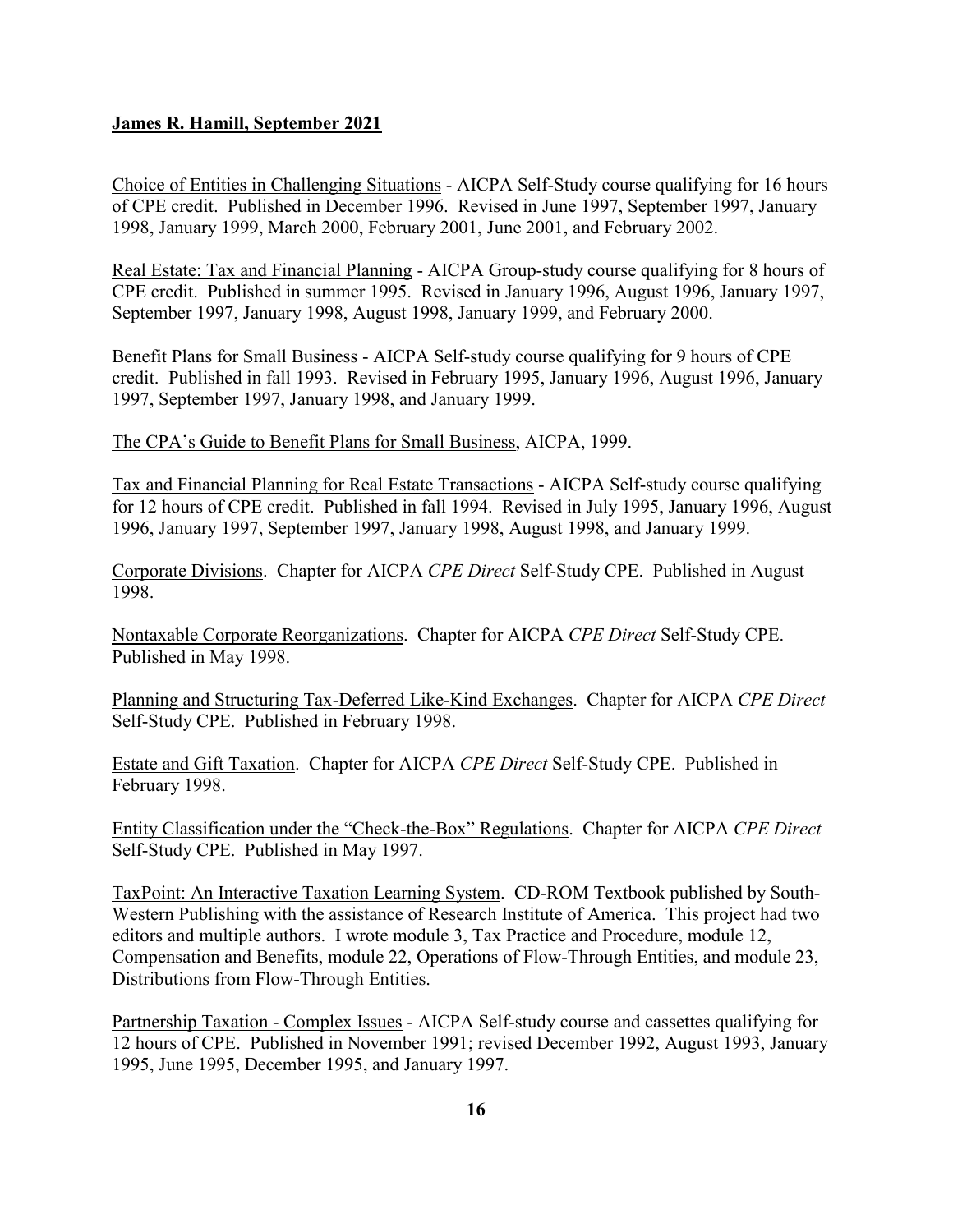Tax Planning for Individuals - Micromash, Inc., computer-based self-study course qualifying for 8 hours of CPE. Co-authored with William Duncan. Published in 1988, with revisions in 1990, 1991, 1992, 1993, 1994, 1995, 1996, and 1997.

Enhancing The Compensation Package for the Small Business - AICPA Group-study course qualifying for 8 hours of CPE credit. Published in spring 1993; updated August 1993, February 1994, February 1995, January 1996, and August 1996.

Taxation of the Closely Held Corporation - Western CPE self-study course qualifying for 12 hours of CPE. Published in August 1996. Revised in January 1997.

#### **TEACHING ACTIVITIES**

#### **Graduate Courses Taught**

Real Estate Taxation Corporate Taxation Tax Research and Practice. Partnership Taxation Estate and Gift Taxation Executive MBA Course – Managerial Accounting Seminar: Business Tax Planning Seminar: Current Issues in Taxation Seminar: Taxation of the Closely Held Corporation Independent Studies: Partnership Taxation; Employee Benefit Programs; Real Estate Taxation; International Taxation; Estate and Gift Taxation; Corporate Taxation; and, Tax Research.

#### **Undergraduate Courses Taught**

Managerial Accounting Introductory Taxation Advanced Taxation

#### **Student Related Activities**

Faculty Advisor – Masters of Science in Accounting, TAMUC, fall 2019 to present Faculty Advisor for Masters of Accounting program, UNM, through May 2007.

Faculty Advisor for Beta Alpha Psi Honor Society (UNM) - 1998-2000. Chapter attained superior status for the first time and was recognized as the most improved chapter nationally for 2000.

Ph.D. Program Committee for four students, OU, dissertation committee for two students.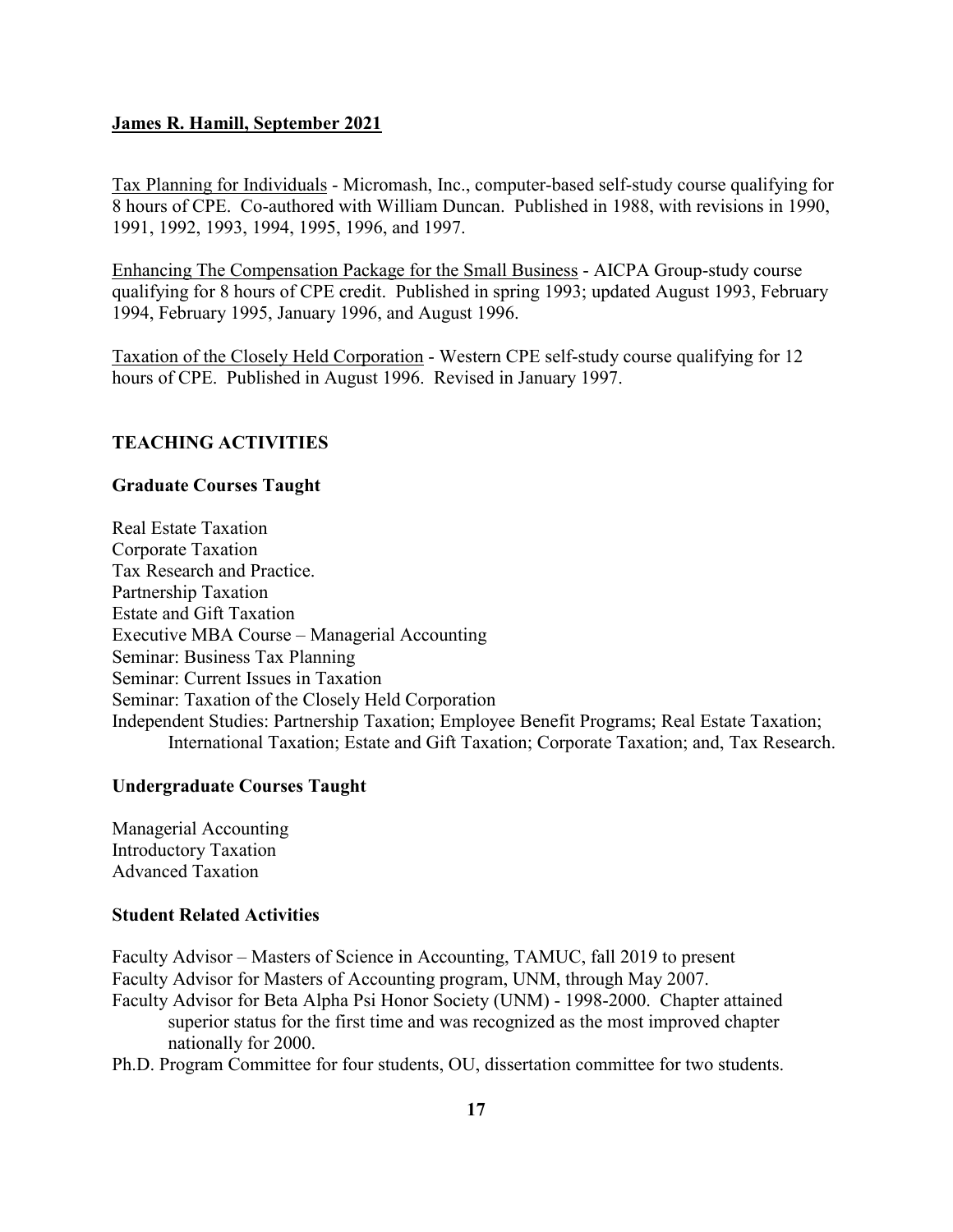Faculty Sponsor of Undergraduate Leadership Program Fellow, OU, Fall 1989 - spring 1991. Faculty Sponsor of Undergraduate Research Opportunities Program Fellow, OU, fall 1990.

### **Continuing Professional Education - Course Development**

AICPA – National Professional Development Program, Self-Study and Group-Study Programs. Accountants Education Group – Tax Aspects of Buying and Selling a Business.

BDO LLP - course development for Partnership Taxation, Executive Compensation,

Compensation and Retirement Planning, C Corporations, S Corporations, and Family Wealth Planning. Consultant for eLearning coursework as pre-work for seminars.

Commerce Clearing House – Distance Learning Course Development and Delivery.

CPAmerica – web based courses in Partnership Taxation and S Corporation Taxation.

Deloitte LLP - Distance Learning – Partnership Taxation, Corporate Taxation.

- Ernst & Young LLP Consultant for the Professional Education Group. Assisted development of a web-based CPE Program for Partnership Taxation, Corporate Taxation, S Corporation lunch-and-learn program. Prepared and delivered virtual classroom content for Corporate Formations, Corporate Divisions, Purchase Price Allocations, and Taxable Business Acquisitions.
- RSM, LLP Partnership Fundamentals, Intermediate Partnership Taxation, and Advanced Partnership Taxation I and II, Professional Ethics for CPAs, and Corporate Acquisitions and Reorganizations.
- New Mexico Society of CPAs web based courses on accounting and tax ethics, partnership taxation, S corporation taxation.
- Western CPE Recorded webinars dealing with partnership taxation, S corporation taxation, and like-kind exchanges

### **Professional Teaching**

*AICPA Conference on Tax Strategies for High-Income Taxpayers* – Passive Activity Planning, Choice of Entity, S Corporation Strategies.

*AICPA National Tax Education Program* - Levels III, IV and V. Prepared materials for Level III Partnership Taxation course; Level IV Corporate Liquidations, Stock Redemptions, Corporate Acquisitions and Divisions; Level V Taxation of LLCs and Real Estate Tax Issues.

*Alabama Society of CPAs* - Fringe Benefits in the Closely Held Corporation.

*Alaska Society of CPAs* - Individual Income Tax Planning.

*American Tax Institute in Europe* - U.S. Corporate Taxation.

*Anderson Schools of Management* - Structuring Like-Kind Exchanges (developed materials). *Arizona Society of CPAs* - Compensation in the Small Business, Real Estate Taxation. *Arizona Federal Tax Institute Conference*, Tax Updates 1999, 2000, 2001, 2002, 2004, 2005, 2008, 2009, 2010, 2011, 2012, 2013, 2014, 2016, and 2017. Creative Uses of Stock-Based Compensation; Uses of Disregarded Entities; Locking in Capital Gain on Real Estate Development; Intrafamily Asset Sales; Partnership Distributions; Indirect Related-Party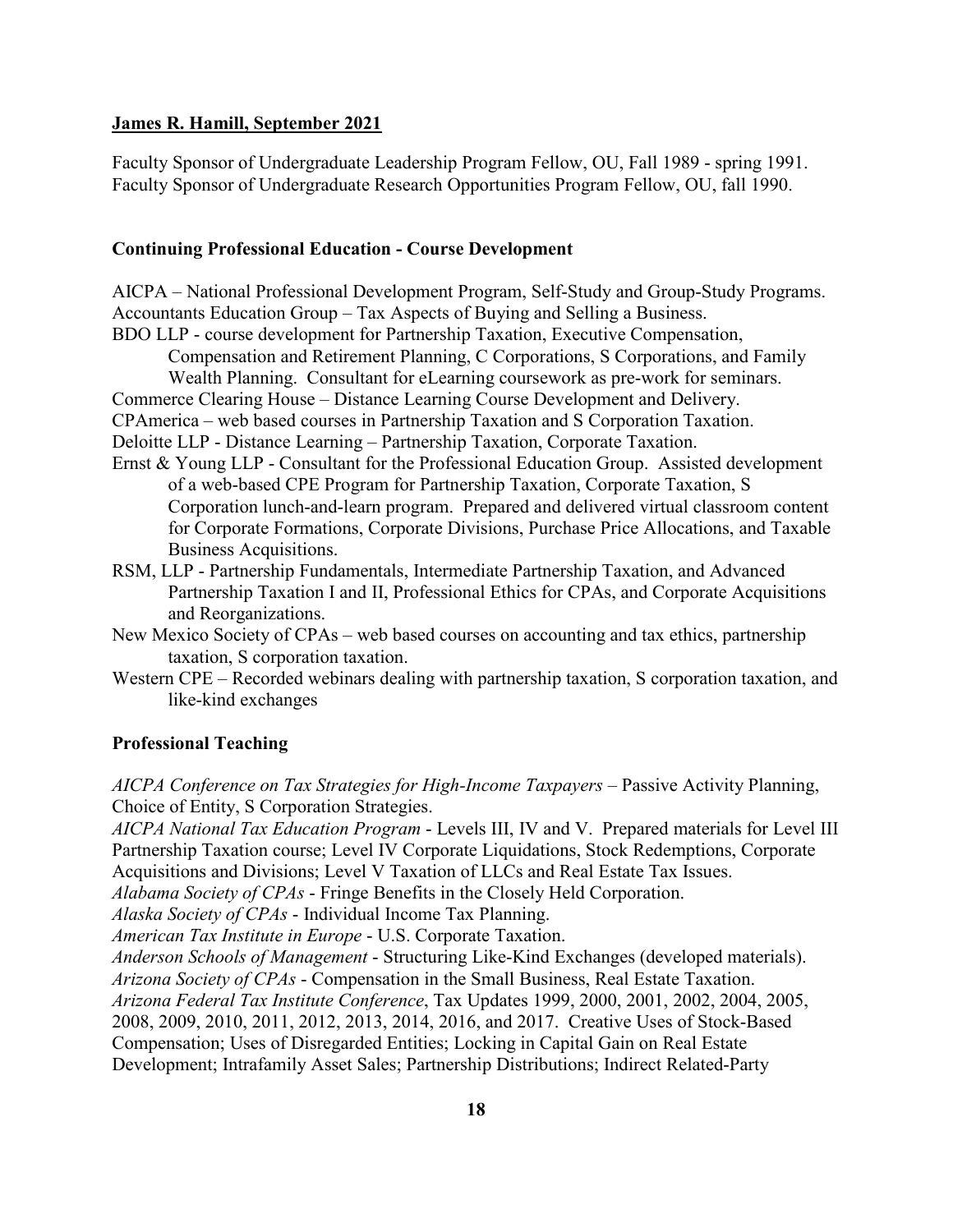Exchanges; Timing and Character of Income; Partnership Tax Update; Loss Limitation Provisions; Current Tax Update; Section 1411 Surtax and Rental Real Estate; The CPA and Attorney's Role in Satisfying Safe Harbor and Target Allocations in a Partnership, Section 1202 Exclusion.

*Atkinson & Company* (Albuquerque, NM) - Choice of Entity; Corporate Taxation; Buying and Selling a Business; Taxation of Partnerships, LLCs, and LLPs; Estate and Gift Taxation; Property Transactions.

*BDO LLP* – Basic Partnership Taxation, Advanced Partnership Taxation, Compensation and Retirement Planning, Executive Compensation, Individual Tax Planning, Family Wealth Planning, Advanced S Corporation Taxation, Tax Fundamentals Core, Advanced Tax Core, Masters Tax Program.

*BKR International* – 2010 Tax Update.

*BPW & C LLC* (Albuquerque, NM), now part of Moss Adama – Professional Ethics. *Burt & Nagel, Ltd.* (Albuquerque, NM) - Passive Activities, Alternative Minimum Tax. *Carlsbad Chapter, New Mexico Society of CPAs* - 1997 Tax Update, Individual Taxation, Taxation of Flow Through Entities.

*Commerce Clearing House* – Web-based seminars, 35 tax-related topics dealing with partnership taxation (16 courses), S corporation taxation (9 courses), property transactions (4 courses), Opportunity Zones (2 courses) corporate acquisitions and reorganizations (3 courses) and tax

ethics (1 course). Courses range from 2 hours to 8 hours.

*CCH National Users Conference* – Partnership topics presented in 2015, 2017; Section 1031 Exchanges presented in 2018.

*CorpTax*, Plano, Texas – Partnership Taxation, 2018 and 2019; Accounting for Deferred Taxes (Uncertain Tax Positons, Valuations Allowances, Business Combinations, Accounting for Stockbased Compensation) 2017, 2018, 2019, and 2021.

*Coulter & Justus*, Knoxville, TN – Partnership Taxation 2018, Partnership Update 2019. *CPAmerica* - National Tax Training Program: Ownership Succession in a Family Business, Strategic Tax Planning, Partnership Taxation, Divisive Reorganizations, Partnership Allocations Under Secs. 704(b) and 704(c), Section 1031 Exchanges, Compensation Planning, Advanced Tax Strategies, Uses of Disregarded Entities, and Choice of Business Entity, Family Owned and Managed Businesses. Prepared materials on use of intra-family deferred payment sales, partnership taxation, choice of entity, family owned and managed businesses, advanced tax strategies, compensation planning, and current tax developments. Developed and delivered web

training in Partnership Allocations, Partnership Liability Shares and Section 754 Elections, Divisive Reorganizations, Like-kind Exchanges, Estate & Gift Tax, and Tax Practice, Series of (8) 2-hour webinars in 2016, 2018, 2019 and 2020.

*CPA Associates International* – Like-Kind Exchanges.

*CPA Connect* - Intra-Family Asset Sales, Annual Meeting, 1999.

*Deloitte LLP* - Distance Learning Program in Partnership Taxation, S Corporation Taxation, Corporate Reorganizations.

*Dona Ana Chapter, New Mexico Society of CPAs,* Section 121 Regulation Update.

*Ernst & Young LLP National Tax Education Program* - Introduction to Tax Practice;

Introduction to Tax Entities - C Corporations; Introduction to Tax Entities - Passive Activities;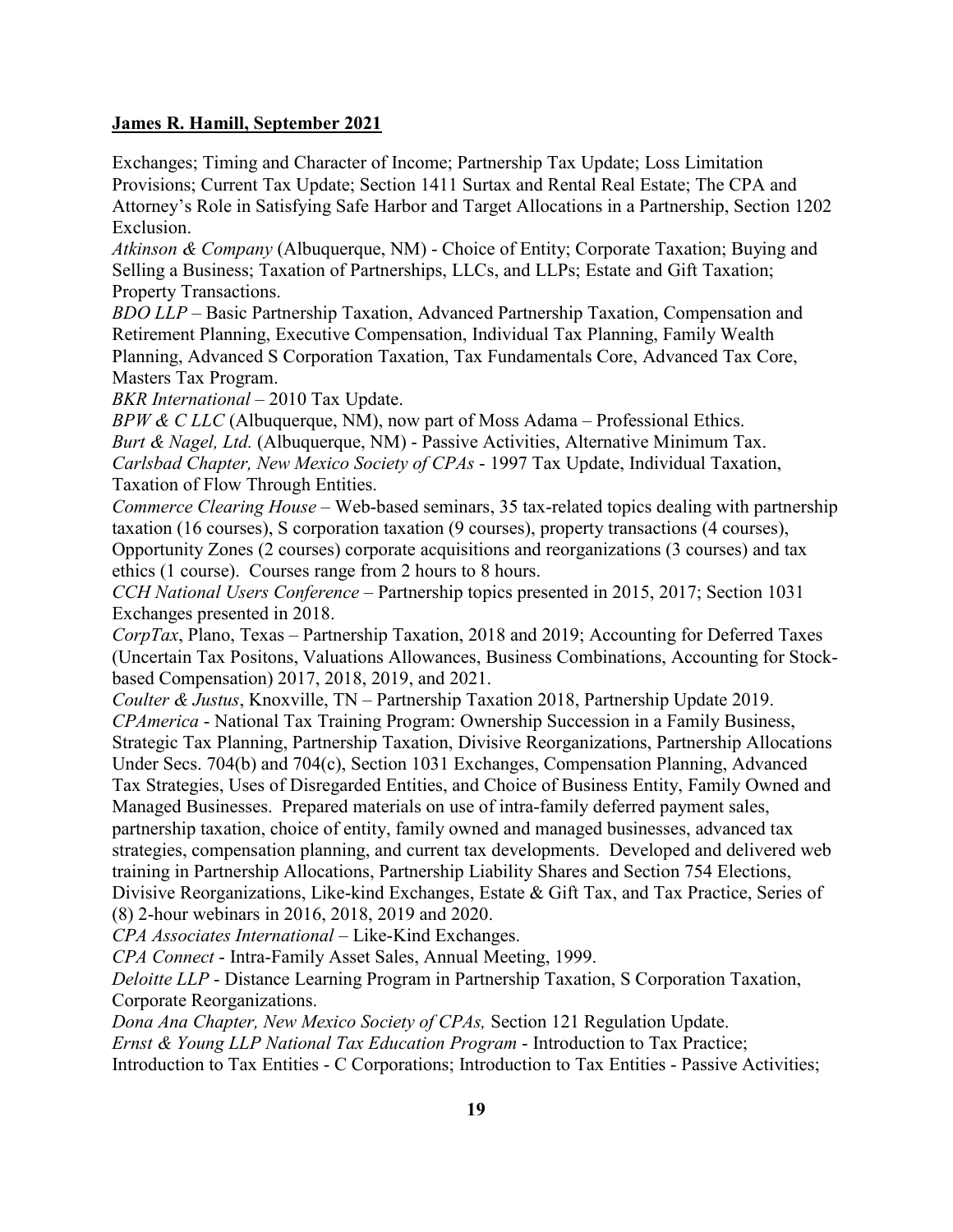Corporate Operations; Corporate Practice; Introduction to Consolidated Returns; Taxation of Compensation and Benefits; Personal Financial Counseling - Retirement, Benefits, and Compensation; S Corporations; and, Corporate Reorganizations. Virtual class presentations for Corporate Divisions, Corporate Formations, Corporate Liquidations, Purchase Price Allocations, and Taxable Acquisitions, Partnership Terminations and Mergers, and Virtual class component of Corporate Taxation Instructor Led Training. Prepared materials for Retirement, Benefits, and Compensation Planning, Taxation of Compensation and Benefits and Virtual Class presentations. *Ernst & Young (former) Kenneth Leventhal Real Estate Group* - Partnership Taxation Levels I, III, IV, and V; Real Estate Taxation. Prepared materials for Partnership Levels III and IV and Real Estate Taxation.

*Farmington Chapter, NMSCPAs* - Business Acquisitions, Like-Kind Exchanges, Entity Choice for Real Estate Development, Corporate Taxation, Taxation of Partnerships and LLCs.

*Frazier & Deeter LLP* (Atlanta, GA) - Partnership Taxation; Estate & Gift Taxation; Like-Kind Exchanges; and, 1998 Tax Update.

*Heart of America Tax Conference* – Corporate Tax Update (2017); Partnership Tax Basis Capital Accounts (2021).

*Hobbs Chapter, NMSCPAs* - Business Acquisitions; Taxation of Partnerships, LLCs, LLPs; Real Estate Taxation, Taxation of the Closely Held Corporation, Taxation of Flow-Through Entities, and Choice of Business Entity.

*Illinois Society of CPAs* - Small Business Taxation, Tax Elections for Closely Held Business. *Indiana CPA Society, 1999 Tax Institute* - Partnership and LLC Update; Mergers & Acquisitions, *2000 Tax Institute* - Creative uses of Compensatory Equity Options; Reverse Section 1031 Exchanges, *2001 Tax Institute* – Partnership and LLC Tax Update, Organizations,

Reorganizations, and Terminations of Business Entities, *2007 Tax Institute* – Sale of Disregarded Entities and Acquisitions and Dispositions of S Corporations.

*Iowa Society of CPAs* - Executive Compensation Techniques; Compensation Planning in the Small Business.

*Johnson, Miller & Co.* (Hobbs, NM) – 2001 Tax Act.

*Lorman Education Services* - Like-Kind Exchanges – Special Problems (2000, 2001).

*Louisiana Society of CPAs* – 2015 Tax Conference (Targeted Partnership Tax Allocations); 2018

and 2019 Tax Conference (Section 199A Deduction); 2019 Business and Industry Conference.

*Marcum & Kleigman LLP* (New York, NY) – Disregarded Entity Uses, Entity Restructurings,

Section 83 Transactions, Current Cases and Developments.

*McAfee, LLC* – Partnership Taxation.

*Meyners & Company* (Albuquerque, NM) - Taxation of the Closely Held Corporation, Tax Research; Compensation and Benefits; Estate and Gift Taxation. Prepared all materials. *National Business Institute* – Like-Kind Exchanges.

*Nevada Society of CPAs* - Employee Benefits; Real Estate Taxation.

*New Mexico Society of CPAs* – Annual Tax Conference 1993, 1996 through 2011 (annual); 2013, 2015, 2017, and 2020. Other programs include Partnership Target Allocations, Tax Research, Reviewing Partnership Agreements, Partnership Allocations and Capital Account Maintenance, Loss Limitation Provisions, Individual Tax Planning, Compensation Planning, S Corporation Taxation, Taxation of the Closely Held Corporation, Level I Staff Tax Training, Level II Staff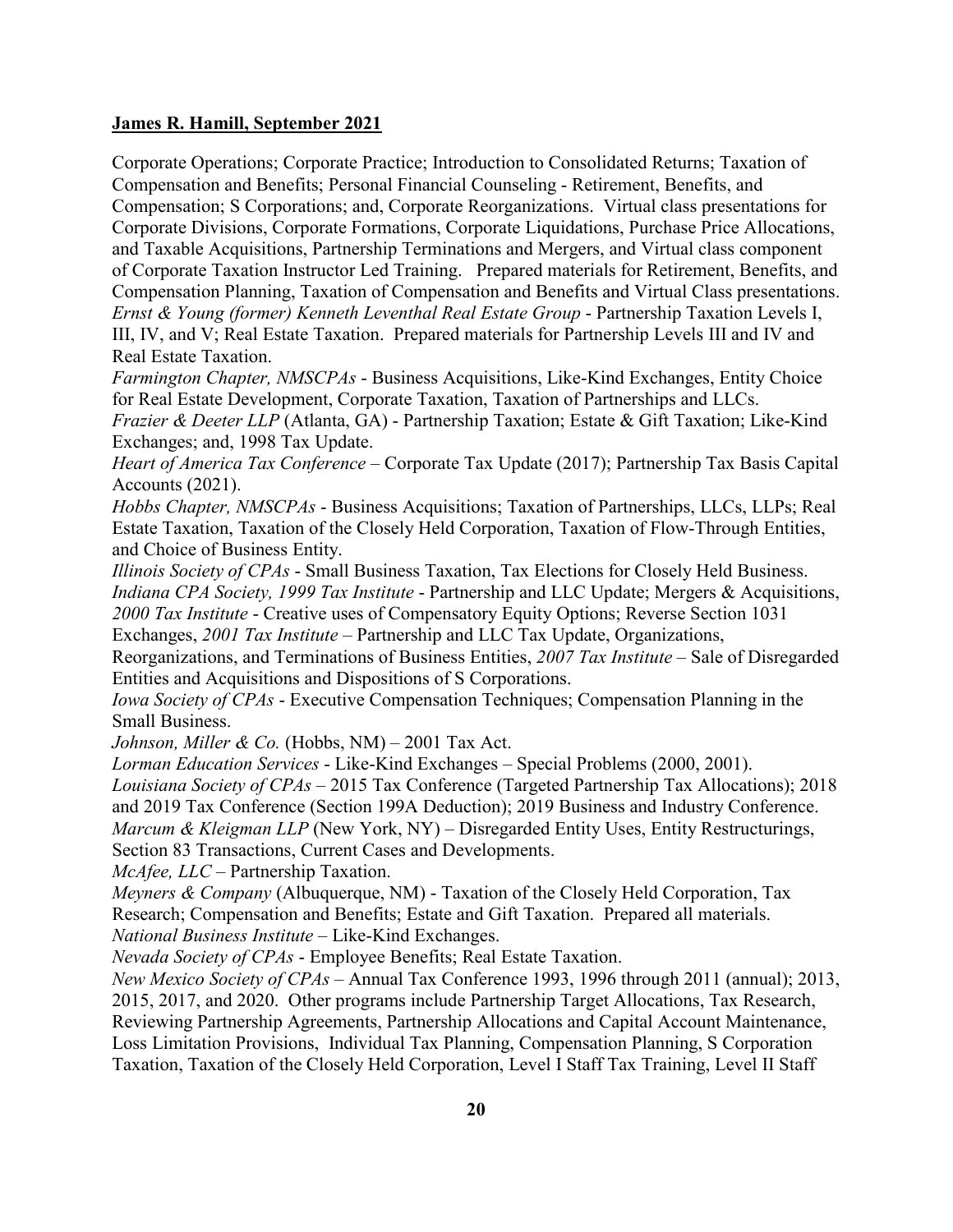Tax Training, Intra-Family Asset Sales, Stock Based Compensation, LLC and LLP Tax Update, 1996 Tax Act Update, 1997 Tax Act Business and Investment Provisions, 2001 Tax Act, LLC Taxation, Real Estate Taxation, Hot Tax Planning Ideas, Estate and Gift Taxation, Partnership and LLC Taxation, Nonqualified Deferred Compensation, Basic 1040 preparation, Advanced 1040 Tax Problems, Like-Kind Exchanges, Tax Aspects of Buying and Selling a Business, Gift and Estate Tax Valuation Games, Choice of Entity, Tax Elections for Closely Held Business, and the Sole Practitioner Tax School (4-hour programs dealing with partnership taxation, S corporation taxation, choice of business entity, character of income, tax planning for the sale of a residence, nontaxable business acquisitions, estate planning, and individual tax planning. *New Mexico Tax Research Institute* – Annual Conference, Tax Ethics, May 2010, May 2011, May 2012, April 2014, April 2016.

*Oklahoma Society of CPAs* - Buying and Selling a Business, Taxation of Partnerships and LLCs. *Phillips Petroleum Company* (Bartelsville, OK) - Two-day partnership taxation course. . *Oklahoma Tax Conference* – 2007, 2008, 2009, 2010, 2011, 2012, and 2014. Partnership Capital Accounts; Partnership Update; Section 1031 Exchanges; Troubled Debt Transactions; Partnership Allocations; Evaluating Active/Passive Status; Loss Limitation Rules; Advanced Partnership Distributions; Partnership Debt-for-Equity Exchanges; Section 1411 Medicare Surtax.

*Potter & Company* (Monroe, NC) - Like-Kind Exchanges.

*Pulakos CPAs* (Albuquerque, NM) – Property Transactions, Like-Kind Exchanges. *REDW LLP* (Albuquerque, NM) - Advanced Partnership Taxation, Individual Taxation, Estate and Gift Taxation, Corporate Taxation, Redemptions in Family Corporations, S Corporation Taxation, Taxation of Flow Through Entities, Taxation of Closely Held Corporations, Professional Ethics. Developed materials for all programs.

*RBT, LLP* (Newburgh, NY) – Partnership Taxation, November 2020.

*RPC, LLP* (Texas and New Mexico based firm) – Tax Research, 1998 Tax Update; 1999 Tax Update; 2000 Tax Update, 2001 Tax Act, Generation-Skipping Transfers, 2012 Tax Update. *RSM, LLP.* - Basic and Intermediate Partnership Taxation, Advanced Partnership Taxation, Partnership Tax for Experts, Loss Limitations in Pass Through Entities; Corporate Acquisitions and Reorganizations, Professional Accounting and Tax Ethics; webcast training in Basic and Intermediate Partnership Taxation, and Intermediate S Corporation Taxation.

*Santa Fe Estate Planning Council* – Estate Planning for Unmarried Couples, January 2012. *Southern New Mexico Estate Planning Council* - Estate Planning for Unmarried Couples, November, 2010.

*Soren McAdam Christenson LLP*, Redlands, CA, Partnership Taxation, August 2013. *South Dakota Society of CPAs* - Owners and Officers of Small Business.

*Tennessee Society of CPAs* - Executive Compensation Techniques.

*Texas Society of CPAs*, 2000 CPE Expo - Forming and Advising Small Businesses, Purchase and Sale of a Business.

*Texas Tech Tax Institute* – 2007, Like-kind Exchanges.

*Thompson, Greenspon & Co.* (Fairfax, Va.) – Partnership Allocations, Intermediate Partnership Taxation, Section 1031 Exchanges.

*Tri-State Tax Conference* (Wheeling, WV) – 2014, Hot Issues in Partnership Taxation.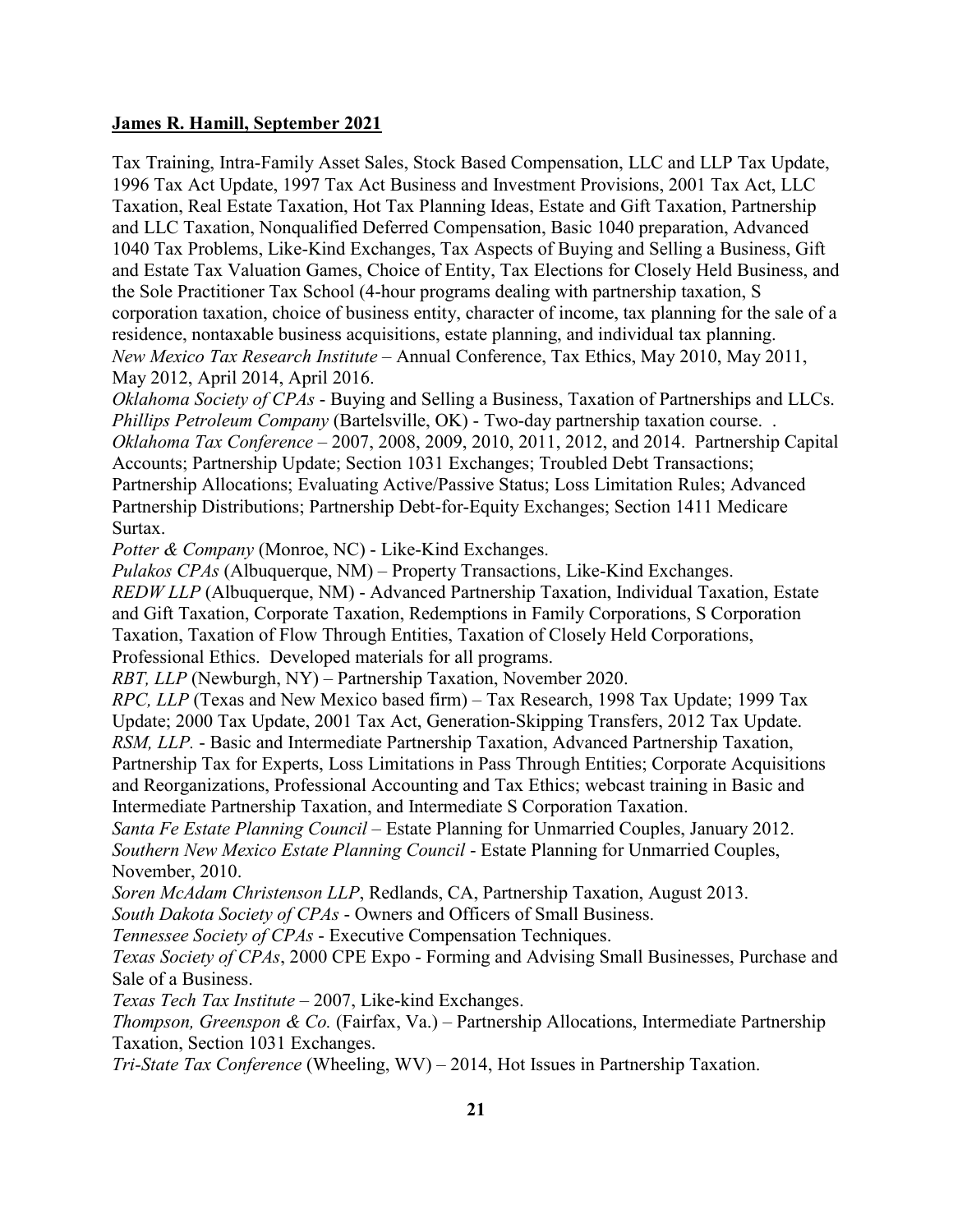*Vanacore, DeBenedictus, DiGovanni & Weddell LLP* (Newburgh, NY) – Partnership Taxation. *Virginia Society of CPAs* - Real Estate Taxation.

*Washington State Bar Estate Planning Conference* – Income Tax Planning for Family Limited Partnerships, 2011.

*Washington Society of CPAs* - Real Estate Taxation, Owners and Officers of Small Business. *West Texas Tax Institute* – Partnership Taxation; Buying and Selling a Business.

*Western CPE* – Business Tax Update (2016) and web-based courses in partnership taxation, partnership capital account maintenance, S corporation acquisitions and dispositions, like-kind exchanges (intermediate and advanced)

*Wisconsin Institute of CPAs* - Family Limited Partnerships.

## **UNIVERSITY AND PROFESSIONAL SERVICE**

#### **National Service**

AICPA Council Member 2004-2005. AICPA Virtual Grassroots Panel, 2003-2007. Panelist, Academic Career Strategies, ATA Doctoral Consortium, March 2005. Ad hoc reviewer – Accounting and the Public Interest, The Accounting Review, Journal of Accounting and Public Policy. Editorial Board Membership – Commerce Clearing House *Executive's Tax and Management Report*, 1994 to July 2010. Tenure and Promotion Reviews - University of Kentucky; University of Massachusetts; Clark University; Idaho State University. AICPA Technical Reviewer: AICPA CPE Course Materials - 1992-present. AICPA *CPE Direct* materials from *The Tax Adviser* - 1995. American Taxation Association: Book Review, *Standards of Tax Practice*, Journal of the American Taxation Association, Fall 2000, pp. 109-110. Member, Graduate Tax Education Committee, 2000-2001, 2001-2002, 2002-2003. Chair, Tax Policy Research Oversight Committee, 1999-2000. Member, Tax Policy Research Oversight Committee, 1997-98, 1998-99, 1999-2000, 2002-03. Chairman, Flow-Through Entities Tax Policy Subcommittee, 1993-94, 1994-95, 1995-96, 1996-97, 2003-04. Submitted comments to Treasury Department on regulation projects, including 1.704-3, 1.701-2, Notice 95-14, 1.1245-1, and  $1.1402(a)-2.$ Organized and moderated LLC Pedagogy Panel at the 1994 ATA Mid-Year meeting. Member, Flow-Through Entities Tax Policy Subcommittee, 1992-1993. Author of comments to Treasury Department on proposed section 704(c) regulations. Corporate Tax Policy Subcommittee, 1991-1992. Tax Manuscript Award Committee, 1989-1990.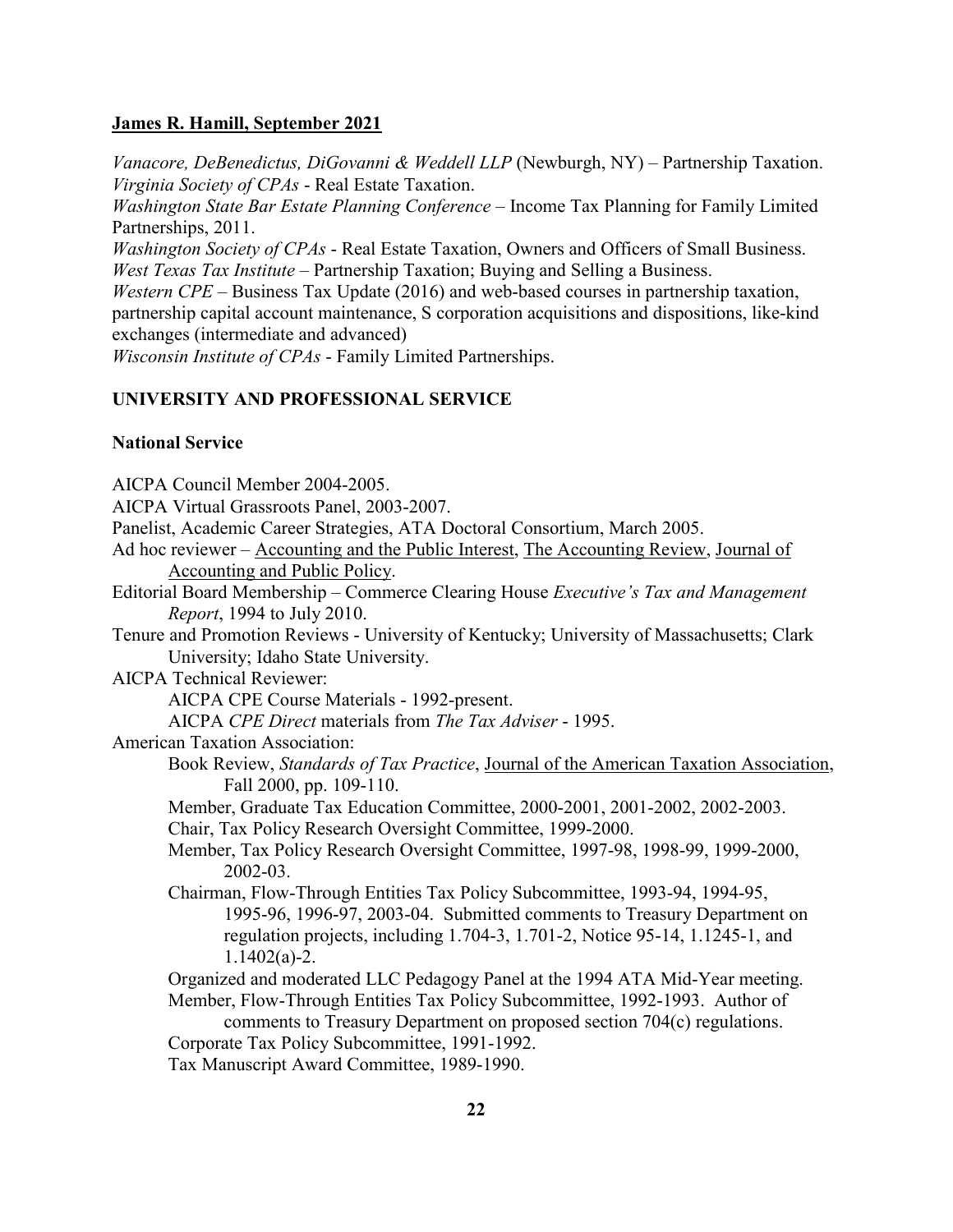Text Review for Harcourt Brace Professional Publishing - Choice of Entity, 1997. Text Review for Publisher John Wiley and Sons - Conceptual Text in Taxation, Spring 1995.

# **University Service**

University Hearing Committee, TAMUC, 2020-2023 term. Tax Workshops, UNM Association for Nontraditional Students, 3/99, 2/01, 2/02. Tax Workshop for Graduate Students, Office of Graduate Studies and Office of Research Services, 3/98. University of New Mexico Faculty Staff Benefits Committee, 1995-96.

# **College of Business Service**

Head, Search Committee, Marketing and Business Analytics Department Head, 2019-2021. TAMUC Curriculum Committee – 2018-2019. TAMUC COB Executive Committee, 2019 to present. Faculty Chair, ASM, 2001-2003. Chair, Dean's Advisory Review Committee, 2001-2003 Member, Policy and Planning Committee, 2003-04 Chair, ASM Faculty Budget Review Subcommittee, 2001, 2002, 2003. Selection Committee – 2001 Up-and-Comers Awards. Presentation, "1997 and Future Tax Legislation," to Albuquerque Hispano Chamber of Commerce, 5/98. Member - ASM Learning Outcomes Assessment Committee, 1996-97, 1997-98. Member - ASM Committee on Learning Effectiveness, 1995-1996. Member - ASM Policy & Planning Committee, 1994-95. Summer Research Grant Selection Committee, OU, 1991. Summer Instructional Grant Selection Committee, OU, 1990, 1993.

## **Accounting Department Service**

TAMUC – Department Head, Accounting and Finance, fall 2019 to present. TAMUC Accounting Department Search Committee – 2019. UNM Department Chair – 2004-2007, 2017-2018. Coordinator – NMSCPAs-ASM Town Hall Curriculum Meetings (6 locations) Chair – Curriculum Revision Committee, 2002. Faculty Advisor to Beta Alpha Psi, 1998-99, 1999-2000. Coordinator - Graduate Tax Program, University of New Mexico. Chair - Accounting Area Curriculum Revision Task Force - 1993-94, 1994-95, 1995-96. VITA tax assistance program - faculty advisor 1994, 1995, 1996, 1997, 1998, 1999. Editor of the ASM *Tax Tips Newsletter*, published four times annually spring 1994-1997. Coordinator of University of Oklahoma Graduate Tax Program, 1990-1993.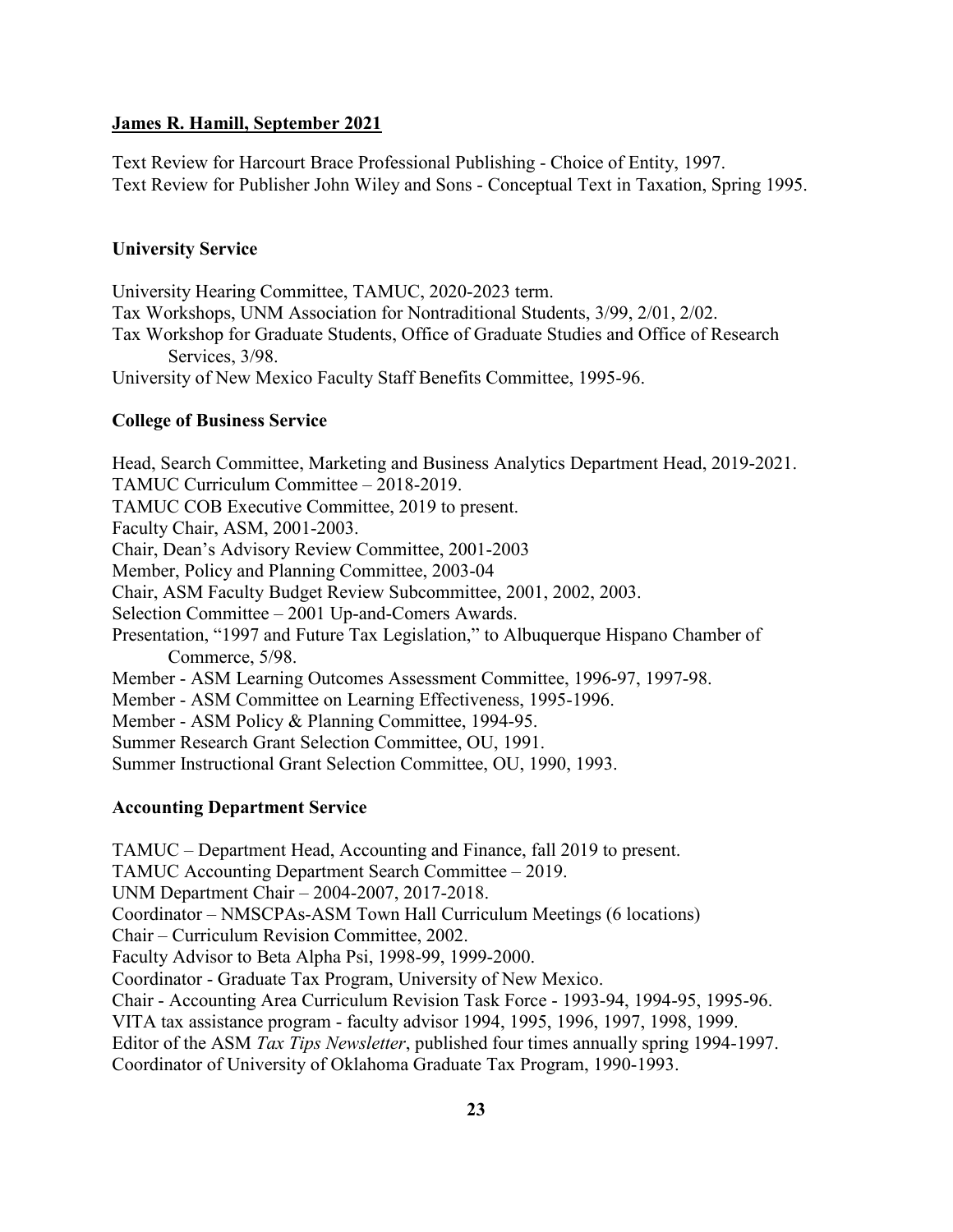#### **Professional Community Service**

Commentary in *Wall Street Journal* Tax Report, October 19-20, 2019, page B-5. New Mexico Society of CPAs: Chair, 2004-2005 Vice-Chair, 2003-2004. Tax Academy Planning Committee, speaker for two sessions, 2011. Executive Committee, 2003-2004, 2004-2005, 2005-2006. Strategic Planning Committee, 2002. Board of Directors - 1998-2006. CPE Ethics Task Force – 2008. New Mexico Society of CPAs (continued) Tax Conference Organizing Committee, Chair, 2001-2017. Nominating Committee, 2005, 2007. CPE Director – 1998-99, 1999-2000. CPE Evaluation Task Force, 2001-2002. Liaison between Board and Professional Development Leadership, 2001-2002. Chair, Project Team to respond to the AICPA/NASBA Statement on Standards for Continuing Professional Education, July 2000, July 2001. Awards Committee, 2001. Chair, Professional Development Leadership Section, 2002-2003. Professional Development Leadership Section Member, 2000-2001, 2001-2002. Chair - CPE Strategic Plan Administration Task Force, 1997-98, 1998-99, 1999-2000. Testimony on S.B. 423, Public Accountancy Act, before Senate Corporations and Transportation Committee, 2/99. New Mexico Participant in AICPA Future Forum Visioning Project, 10/97. Chairman - Financial Planning Committee, 1996-97. Financial Planning Committee, 1994-95, 1995-96, 1996-97, 1997-98, 1998-99. CPE Selection Task Force, 1995, 1996, 1997, 1998, 1999, 2000, 2001, 2002, 2003, 2004. Speaker – Practitioner-IRS Tax Conference, 2002, 2003, 2004, 2005. Speaker for technical breakfast sessions, 1995, 1996, 1997, 1999, 2000. Speaker - Annual Tax Conference, 12/93, 12/96, 12/97, 12/98, 12/99, 12/01, 12/02, 12/03 12/04, 12/05, 12/06, 12/07, 12/08, 12/09, 12/10, 12/11, 12/13, 12/15, 12/16, 12/17, 12/20. NM Tax Research Institute Academic Forum, 2004. Speaker, ALPFA National Convention, 2003. United Way, Community Fund Review Panel, 2002. Guest, KBTK Radio, KNKT Radio, various tax season issues. Guest interview, KRQE Channel 13 News, Business Ethics. Power & Communication Contractor's Association, Mid-year meeting, 7/99, compensation planning for businesses. American Society of Woman Accountants – Potential 2001 Tax Legislation, 2/01, 2001 Yearend Tax Update (with Institute of Management Accountants).